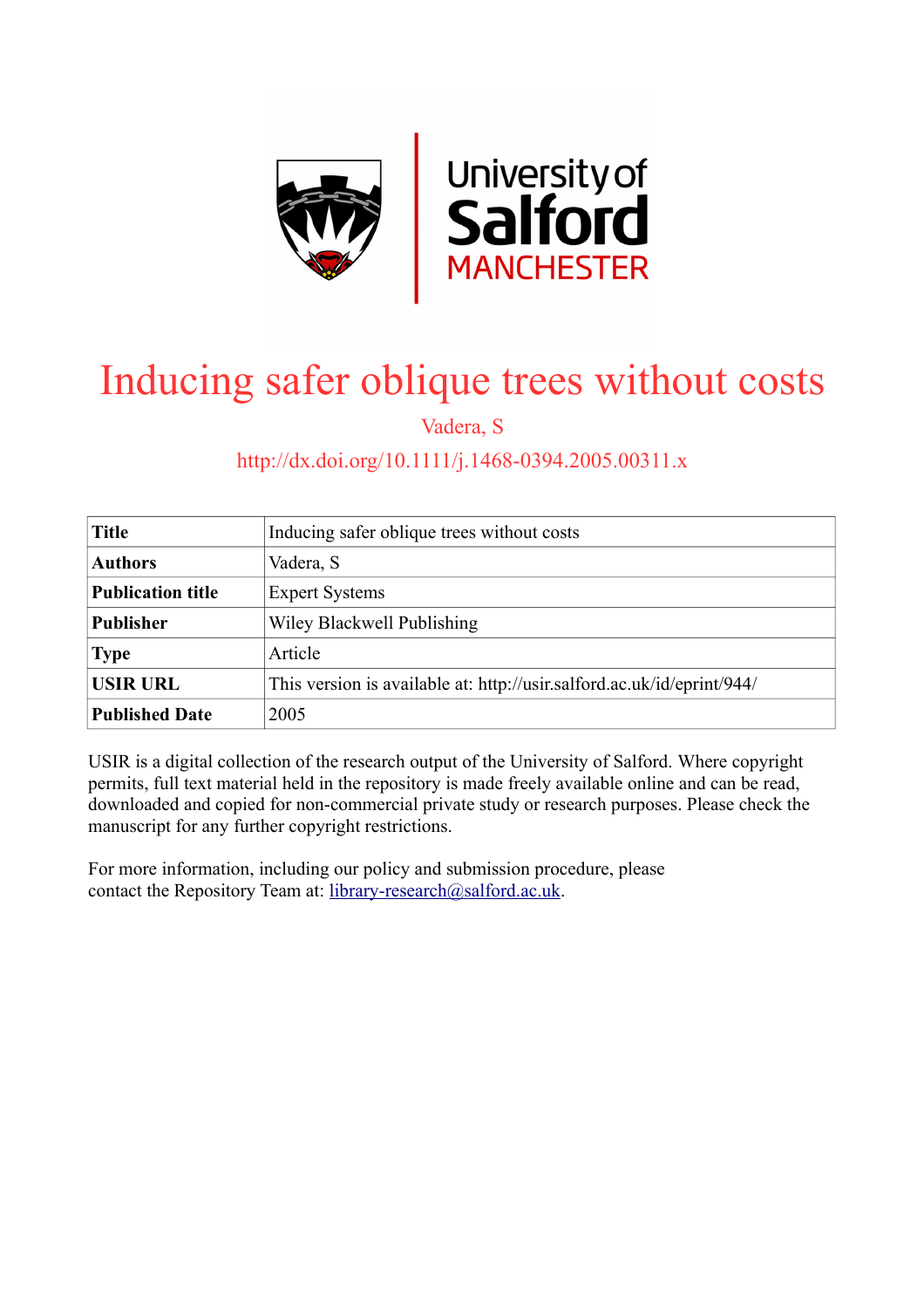## Inducing Safer Oblique Trees without Costs

Sunil Vadera S.Vadera@salford.ac.uk

School of Computing, Science and Engineering, University of Salford, Salford M5 4WT, UK

#### Abstract

Decision tree induction has been has been widely studied and applied. In safety applications, such as determining whether a chemical process is safe, or whether a person has a medical condition, the cost of misclassification in one of the classes is significantly higher than the other class. Several authors have tackled this problem by developing cost-sensitive decision tree learning algorithms or suggested ways of changing the distribution of training examples to bias the decision tree learning process so as to take account of costs.

A pre-requisite for applying such algorithms is the availability of costs of misclassification. Although this may be possible for some applications, in the area of safety, obtaining reasonable estimates of costs of misclassification is not easy.

This paper presents a new algorithm for applications where the cost of misclassifications can not be quantified, though the cost of misclassification in one class is known to be significantly higher than another class. The algorithm utilises linear discriminant analysis to identify oblique relationships between continuous attributes and then carries out an appropriate modification to ensure that the resulting tree errs on the side of safety.

The algorithm is evaluated with respect to ICET, one of the best known cost-sensitive algorithms, OC1 a well known oblique decision tree algorithm and an algorithm that utilises robust linear programming.

### 1 Introduction

Research on decision tree learning is one of the major successes of AI, with many commercial products, such as case based reasoning systems (Kolodner, 1993) and data mining tools utilising decision tree learning algorithms (Berry & Linoff, 2004). Early research in this area developed algorithms that aimed to maximize overall accuracy. More recent research is being influenced by recognising that human decision making is not focused solely on accuracy, but also takes account of the potential implications of a decision. For example, a chemical engineer considers the risks of explosion when considering the safety of a process plant, a bank manager carefully considers the implications of a customer defaulting on a loan and a medical consultant does not ignore the potential consequences of misdiagnosing a patient. This motivation has led to research in the area of decision tree learning progressing from considering accuracy alone, to the development of algorithms that minimize costs of misclassification (e.g., Breiman, Friedman, Olsen, & Stone, 1984; Turney, 1995).

Research on this problem can be categorised into two broad approaches: algorithms that aim to reduce a cost-sensitive problem to an equivalent accuracy maximization problem, and those that extend accuracy based algorithms to handle costs of misclassification.<sup>1</sup>

<sup>&</sup>lt;sup>1</sup>There are, of course some approaches that don't use decision trees at all, but these are outside the scope of this paper.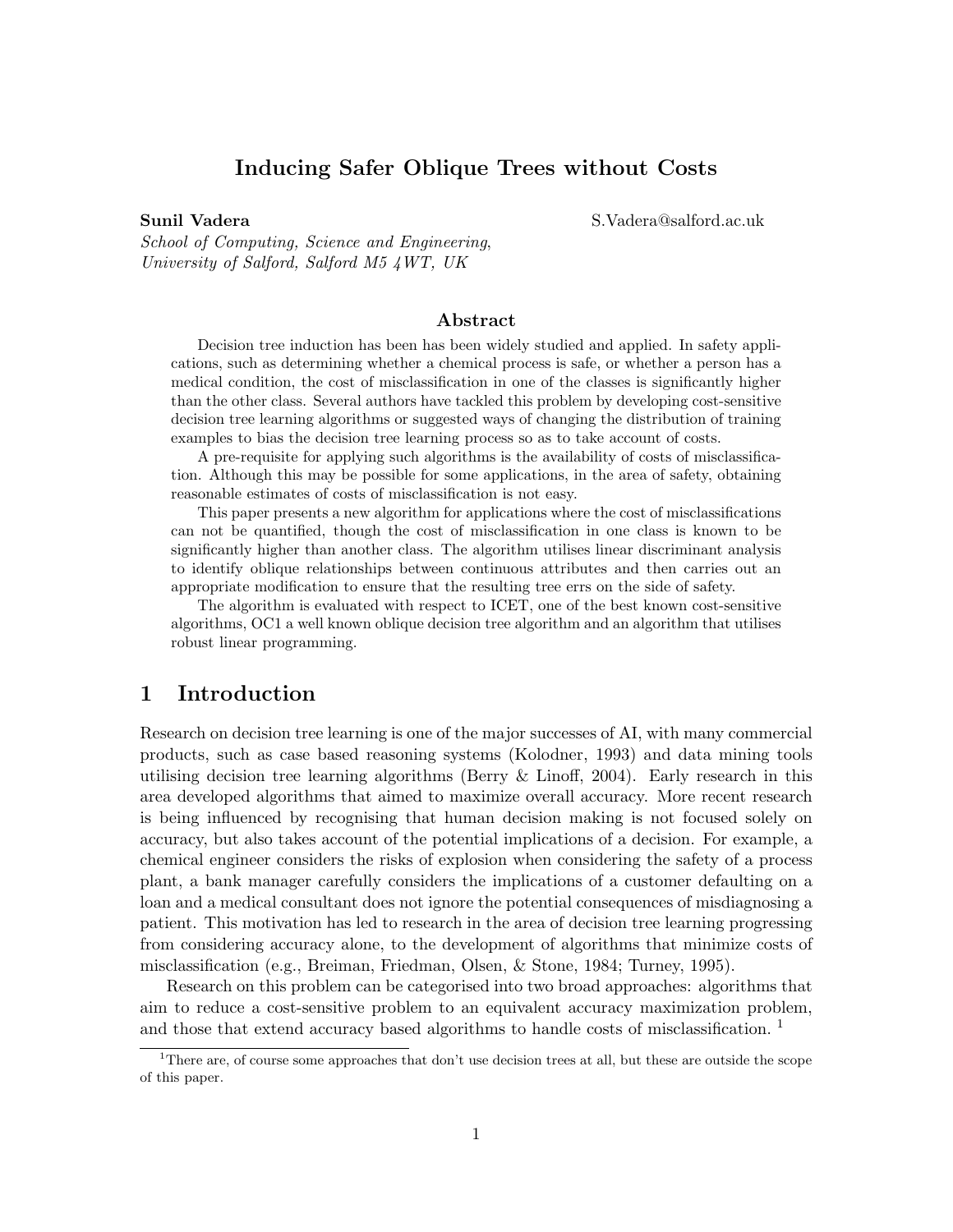The first category of systems includes the proposal by Breiman et al. (1984), who suggested changing the distribution of the training examples to be equivalent to the ratio of costs of misclassification. More recently, Zadrozny, Langford, and Abe (2003) formalize this idea, called stratification, and show how the distribution of examples can be changed to implicitly reflect the costs and thereby enable the application of accuracy based classifiers. However, Elkan (2001) shows that an impurity measure, with a similar basis to those adopted in many of the decision tree learning algorithms (such as CART (Breiman et al., 1984) and C4.5 (Quinlan, 1993)) is insensitive to stratification, therefore casting doubt on the effectiveness of using such systems after changing the distribution of examples.

The second category of systems is based on the observation that decision tree learning algorithms that aim to maximize accuracy construct trees in a greedy, top-down manner and utilize an information-theoretic measure to select decision nodes. Hence, a natural approach to cost-sensitive decision tree construction is to alter the information-theoretic selection measure so that it includes costs. A number of systems take this approach, including the EG2 (Núñez, 1991), CS-ID3 (Tan, 1993) and ICET (Turney, 1995). The studies by Pazzani, Merz, Murphy, Ali, Hurne, and Brunk (1994) and Turney (1995) include empirical evaluations of these types of algorithms. Pazzani et al. (1994) conclude that these algorithms are no more effective than algorithms that ignore costs. Turney (1995) develops ICET, an algorithm based on using Genetic Algorithms (GAs) to evolve cost-sensitive trees that aim to take account of both costs of misclassification as well as costs of tests. Turney evaluates ICET with respect to several algorithms and shows that ICET performs better than the other algorithms, though he also notes the difficulty ICET has for domains where costs of misclassification are not symmetric:

"it is easier to avoid false positive diagnosis (a patient is diagnosed as being sick, but is actually healthy) than it is to avoid false negative diagnosis (a patient is diagnosed as healthy, but is actually sick). This is unfortunate, since false negative diagnosis usually carry a heavier penalty, in real life." <sup>2</sup>

Thus, the problem of developing an effective cost-sensitive decision tree algorithm when given costs of misclassification remains a difficult and open problem. Even if there is an effective algorithm for minimising costs of misclassifications and costs are available, there is a further potential problem which we now illustrate. Consider the application of a decision tree induction algorithm on the Diabetes data set, which has been widely used for benchmarking. The data set has 768 examples of which 65% are in the safe class (i.e., no diabetes) and 35% are in the unsafe class (i.e., has diabetes). Suppose we use 50% of this data for training and 50% for testing, then decision tree algorithms would typically produce the results given in table 1.<sup>3</sup>

If, say, the cost of misclassifying unsafe cases was four times that of misclassifying safe cases, then the expected cost and accuracy are:

$$
Expected Cost = \frac{50 * 1 + 59 * 4}{384} = 0.75
$$

 $^{2}$ Turney refers to a simple cost matrix as one where the costs of misclassifications are equal, and a complex cost matrix as one where the costs are different.

<sup>3</sup>These particular results were obtained with 10 random trials using an axis-parallel algorithm similar to C4.5 and the literature contains similar results.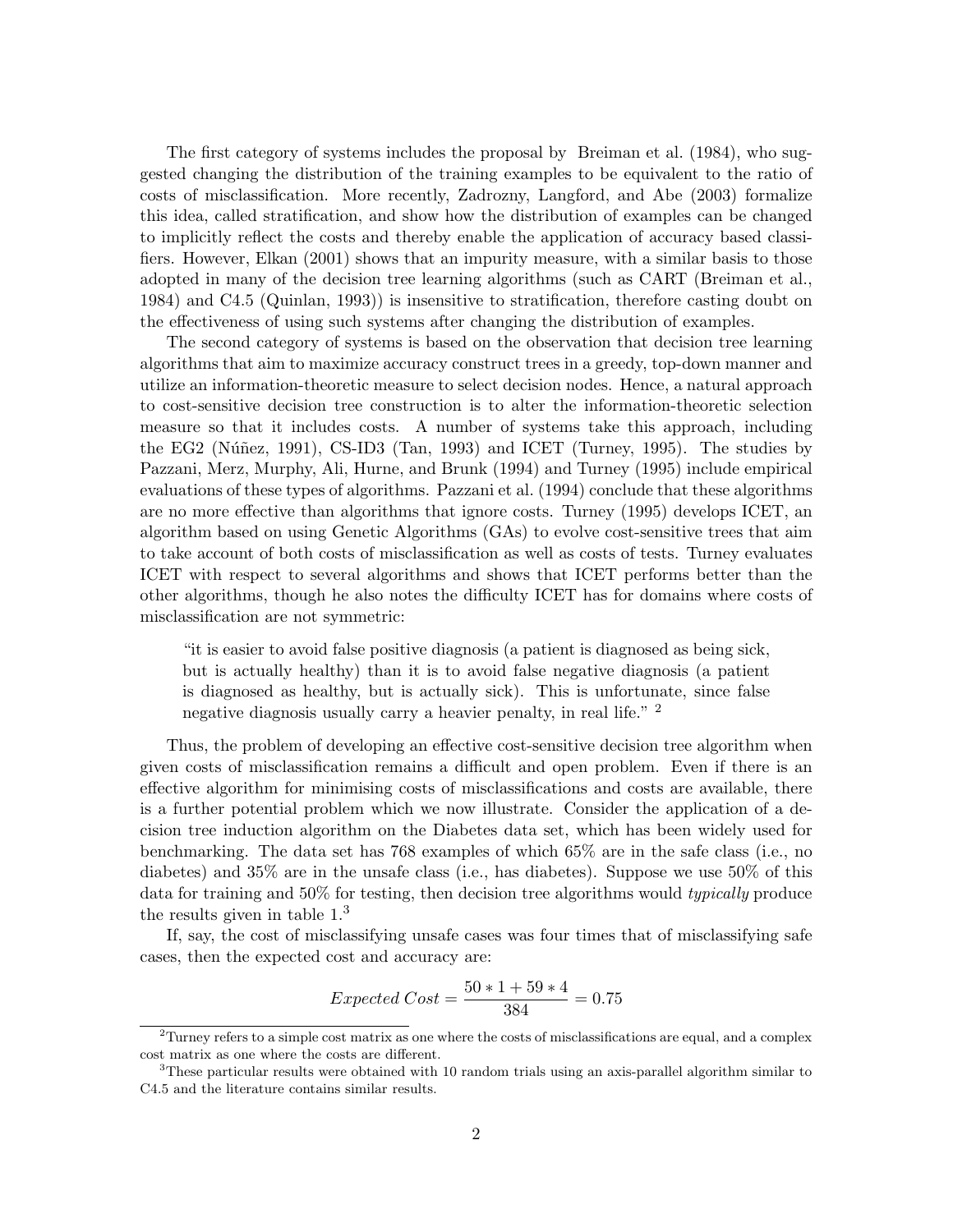| Class                  | Algorithm    | Algorithm      |
|------------------------|--------------|----------------|
|                        | returns Safe | returns Unsafe |
| <b>Actually Safe</b>   | 200          | 50             |
| <b>Actually Unsafe</b> | 59           | 75             |

Table 1: Typical results produced for the diabetes data set

$$
Accuracy = \frac{275}{384} = 71.6\%
$$

However, a trivial algorithm that always returns the unsafe class would result in:

Expected Cost = 
$$
\frac{250 * 1 + 0 * 4}{384} = 0.65
$$

$$
Accuracy = \frac{125}{384} = 32.6\%
$$

Thus, as this example illustrates, if a learning algorithm aims to minimise the cost, there is a danger that it will achieve this by sacrificing overall accuracy significantly. Of course, if there was an algorithm that produced high accuracies for both classes, then there is no need to sacrifice accuracy in one of the classes and indeed, no need for cost-sensitive algorithms, since accuracy based algorithms would suffice.

Given this motivation, this paper presents an alternative algorithm that aims to improve the accuracy of the unsafe class whilst aiming to retain overall accuracy and which does not require the costs of misclassifications.

The paper is organised in two main parts: section 2 develops the algorithm and section 3 presents an evaluation of the algorithm with respect to three other decision tree algorithms on six data sets.

## 2 Development of a Safer Induction Algorithm

The central idea of the algorithm is to err on the side of caution and aim to avoid concluding that a process or situation is safe without supporting examples. This aim is not easy to implement with current algorithms as we now illustrate. When faced with continuous attributes, most decision tree learning algorithms discretise the attributes resulting in what are known as axis-parallel splits (such as in C4.5 (Quinlan, 1993) and Remind (Althoff, Auriol, Barletta, & Manago, 1995)). <sup>4</sup>

Figure 1 illustrates what happens when axis-parallel splits are used in an example where there are two classes denoted by 'x' and 'o'. Line 1 represents the first division, line 2 the second division, and so on. Consequently, the decision tree for this example would have 5 non-leaf nodes (one for each dividing line) and 6 leaf nodes for the conclusions (one for each region). Thus, to achieve our aim of not drawing conclusions about a region being safe, the only freedom we have is to move the lines along each of the axes.

<sup>4</sup>The exceptions, CART and OC1 are considered later.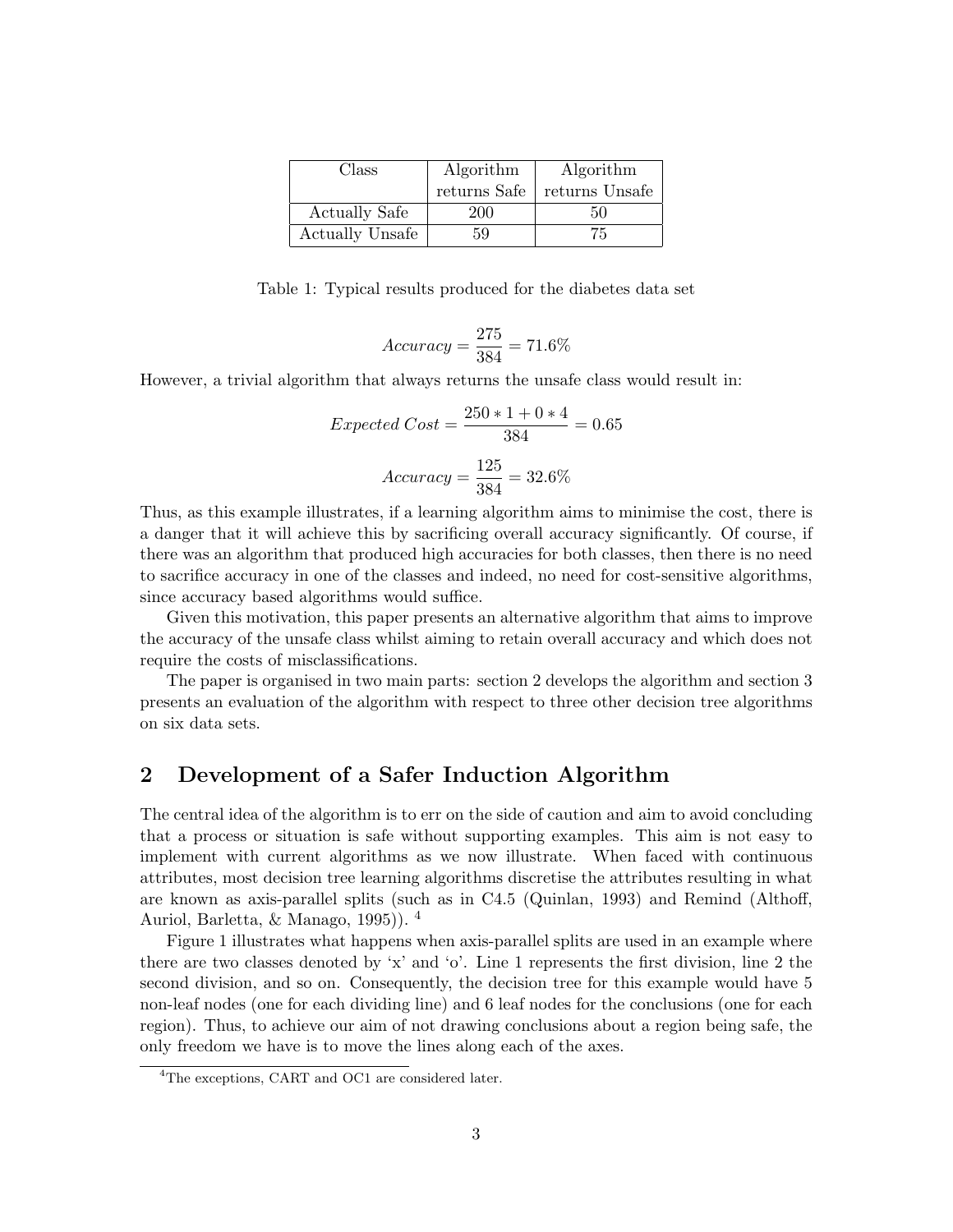

Figure 1: An ID3 division



Figure 2: A linear or oblique division

However, a greater degree of freedom would be possible if we could use oblique divisions, which are linear combinations of the attributes (i.e., hyperplanes), to identify a more appropriate division of the space. For figure 1, we could adopt the oblique division shown in figure 2.

Such a division would result in a decision tree that has only one non-leaf node and the conclusions would be based on more examples. Of course, this example is for illustrative purposes and is simple enough to allow a single linear relationship to divide the classes. In general, the problem will be much more complex: a clean separation may not be possible, more attributes are usually involved and there may be some discrete, as well as continuous attributes present. The following describes how the greater degree of freedom available with linear relationships is used to obtain safer divisions and incorporated as part of a top-down tree induction algorithm.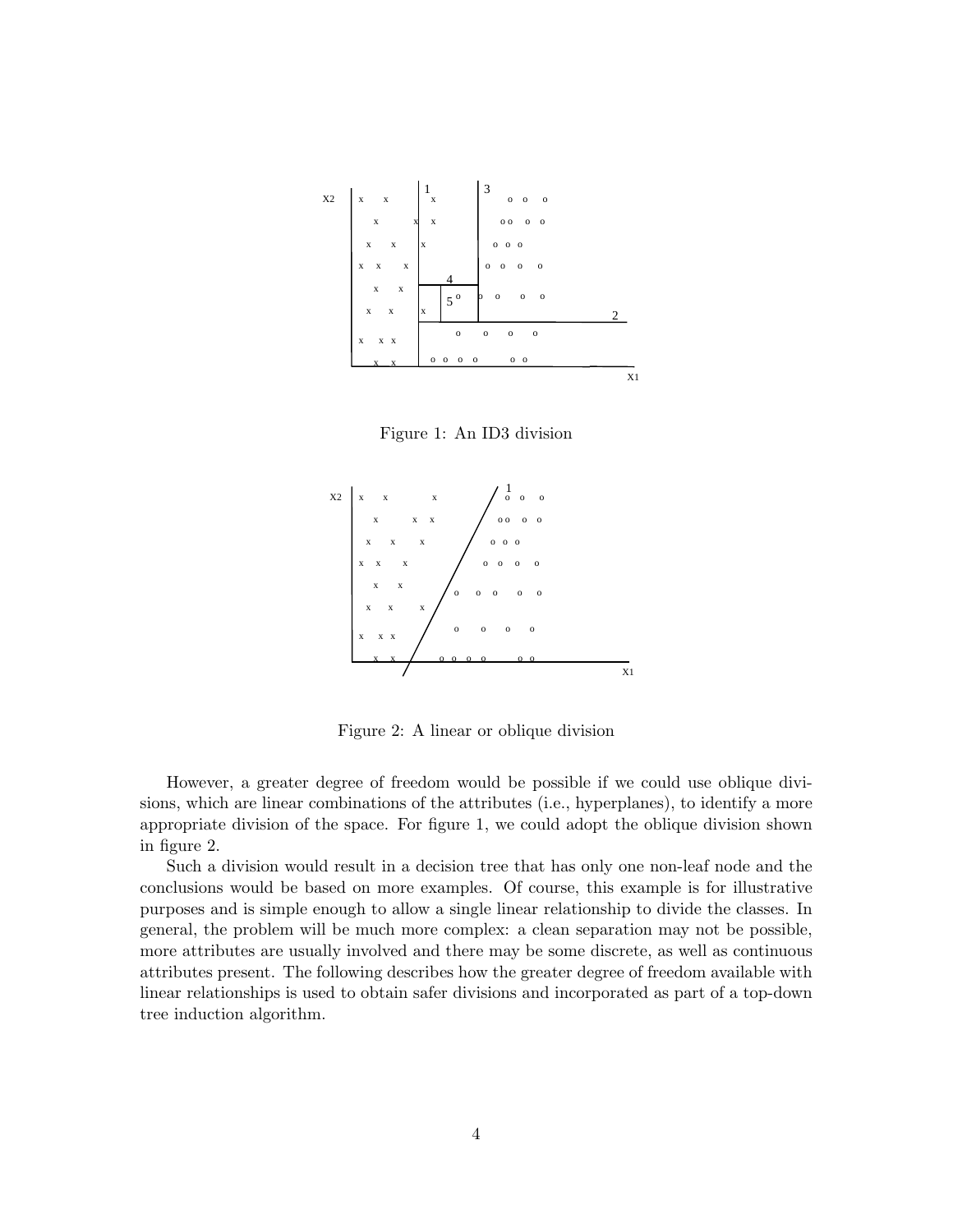Following the intuition suggested by the above example, the aim is to identify a linear combination of the form:

$$
\sum_{j=1}^{m} a_j x_j \le c \tag{1}
$$

where m is the number of continuous attributes,  $a_j$  are the coefficients,  $x_j$  are the values of the continuous attributes and  $c$  is the threshold. This linear combination should be such that it "best" separates the two classes. By "best" we mean the division that minimizes the probability of incorrectly classifying an example.

With this interpretation of "best", we can use a well known statistical technique, called the linear discriminant method, for identifying the initial form of such relationships. As described below, the identified relationship is then modified so that the resulting decision tree errs on the safe side.

The linear discriminant method enables us to find relationships like (1) by using the following equation (Morrison, 1976):

$$
x^{t} \Sigma^{-1}(\mu_1 - \mu_2) - \frac{1}{2}(\mu_1 + \mu_2) \le \ln\left(\frac{P(C_2)}{P(C_1)}\right)
$$
 (2)

where x is a vector representing the new example to be classified,  $\mu_1, \mu_2$  are the mean vectors for the two classes,  $\Sigma$  is the pooled co-variance matrix, and  $P(C_i)$  is the probability of an example being in class  $C_i$ .

Theoretically, it can be shown that this equation minimizes the misclassification rate when  $x$  has a multivariate normal distribution and when the co-variance matrices for each of the two groups are equal (this is sometimes known as the *homogeneity condition*). Although in practice, this equation is sometimes used without testing these optimality conditions, there remains a danger that it could give poor results if the data departs far from these conditions. Hence later, when we incorporate such linear discriminants into a decision tree learning algorithm, we will guard against this possibility.

In the context of safety, we need to ensure that the linear discriminant obtained by the above equation is on the safe side. In particular, there may be situations where the classes overlap and it is not possible to separate them using a hyperplane. Since the linear discrimination method minimizes the probability of an error, it may misclassify some of the examples of both classes. Figure 3 illustrates this problem for a two-attribute and two-class problem.

If we adopt such a linear split, each of the regions would be further sub-divided by the ID3 based algorithms and therefore result in a smaller version of the kind of problem we illustrated in figure 1. To reduce this, we can adjust the linear discriminant so that only one of the regions requires further sub-divisions. In making such an adjustment, we have a choice:

- 1. Adjust the discriminant so that one of the regions has just unsafe examples.
- 2. Adjust the discriminant so that one of the regions has just safe examples.

If we choose the second alternative, there may be a few safe examples in a region that has numerous unsafe examples. Hence, at some point, the learning algorithm will further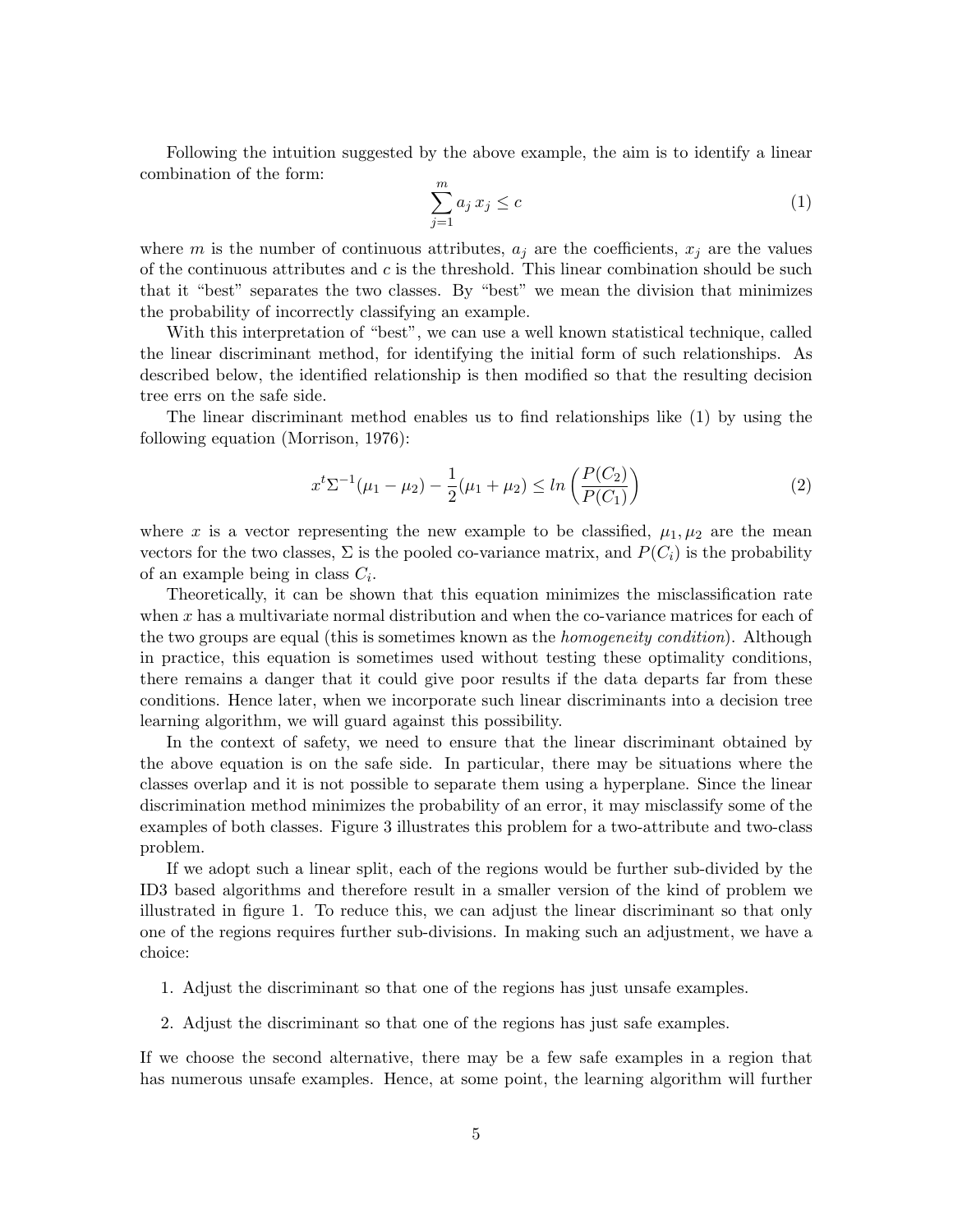

Figure 3: An illustration of overlapping classes

sub-divide the unsafe region and isolate part of that region as safe. That is, a region would be inferred as safe based on just a small number of examples which is contrary to our aims. As an illustration of this effect, figure  $4(a)$  shows the regions identified when we apply this approach on figure 3. Notice that the region on the right of line A and below line B is considered as safe based on just two examples. In contrast, if we select the first



Figure 4: An illustration of adjustments

alternative, some regions may be inferred as unsafe based on a small number of examples. As an illustration, figure 4(b) shows the effect of applying this approach on figure 3.

Hence, since we wish to err on the side of safety, we prefer to adjust the discriminant towards the first alternative. To achieve this, the linear discriminant is adjusted by changing a coefficient (i.e., one of  $a_i$ , or c in equation (1)) in a way that captures the furthest misclassified safe example and results in the best separation (as measured by the information gain). That is, equation (1) is used to compute a new value for each coefficient so that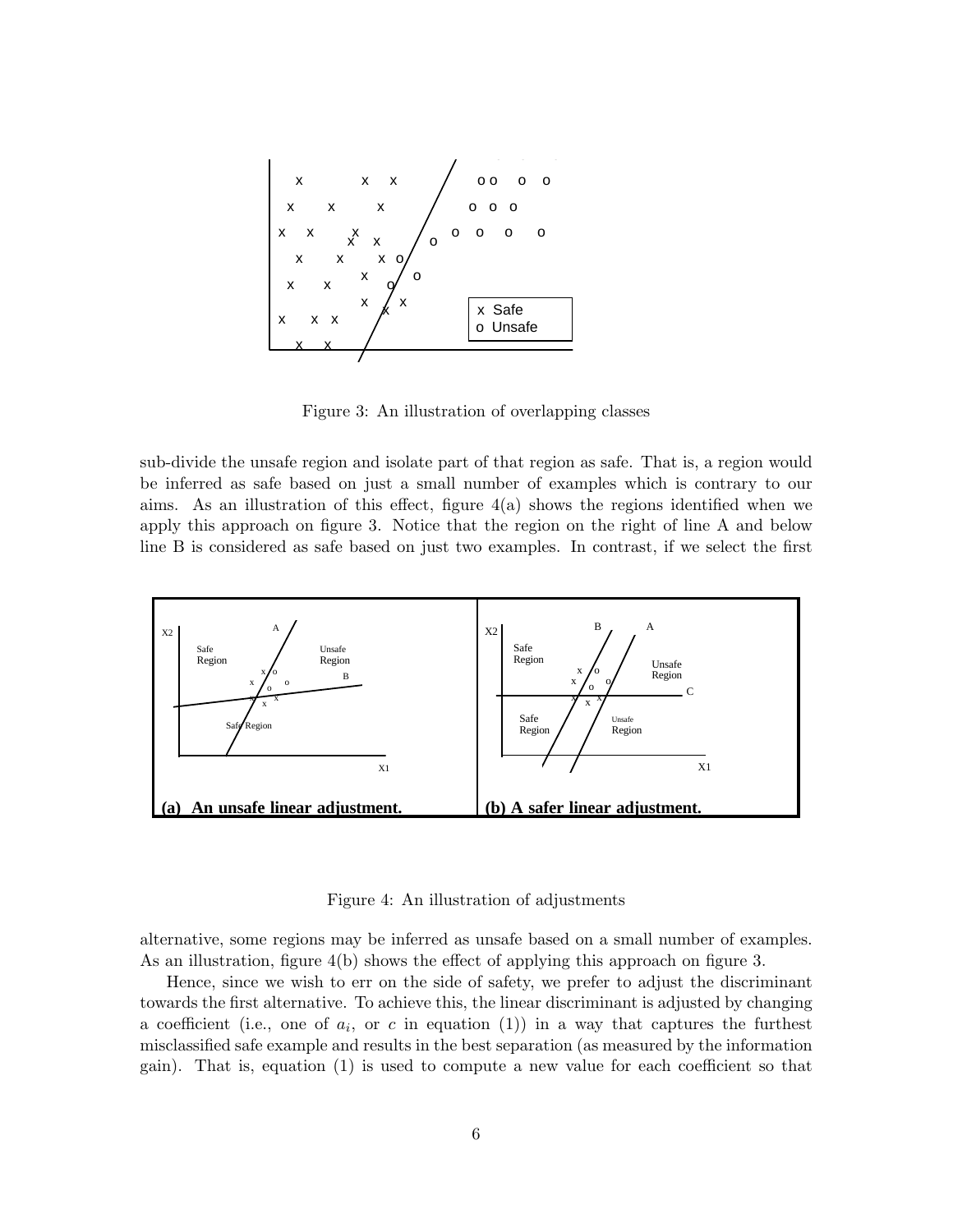it excludes the furthest misclassified safe example and by keeping the other coefficients constant. The new coefficient that results in the best division is then adopted.

Once we have this method for identifying suitable linear divisions and adapting them to err on the safe side, we need to incorporate it within the usual inductive learning algorithm used by the ID3 family. This is done in a manner that remains faithful to the principle behind ID3 based algorithms. That is, from the available divisions: axis-parallel splits, linear division and the other attributes, we select the one that maximizes the information gained. Adopting this view gives added protection against situations where the data does not satisfy the theoretical conditions that guarantee a minimum probability of misclassification (i.e., the homogeneity condition described above), since the algorithm can default to the usual ID3 process. Figure 5 summarizes the modification.

IF all examples belong to the same class THEN stop ELSE

BEGIN

Find a linear discriminant on the safe side.

Find an axis-parallel split.

Evaluate all discrete attributes.

Select the test with the best measure from the above three.

Partition the examples with respect to the selected test.

Repeat the process for each partition.

END

#### Figure 5: Top-level of LDT

The process of constructing axis-parallel splits is similar to that found in algorithms such as C4.5 except that the threshold is chosen to be on the safe side. More precisely, instead of selecting the mid-point between two consecutive examples of an interval, selecting the value of an example that lies on the safe boundary reduces the risk of misclassifying an unsafe example as safe.

Decision tree induction algorithms of the kind proposed above are known to result in trees that overfit the data and are unnecessarily complex. One way of reducing this problem, which is widely used, is to adopt post-pruning methods (Quinlan, 1987; Mingers, 1989). The central operation in most post-pruning methods is to replace a subtree by a leaf node which takes the value of the majority class of the examples in the subtree. Since in practice, the unsafe class usually has fewer cases than the safe class, post-pruning methods that do not take account of safety may result in more accurate trees but without improving their safety. Hence, we now consider how to adapt an existing post-pruning method so that it takes account of safety and can be coupled with the tree induction method proposed in this paper.

The literature contains numerous methods for post-pruning including: minimum costcomplexity pruning (Breiman et al., 1984), critical value pruning (Mingers, 1989), errorbased pruning (Quinlan, 1993) and cost sensitive pruning (Knoll, Nakhaeizadeh, & Tausend, 1994). The reader is referred to the survey paper by Breslow and Aha (1997), a very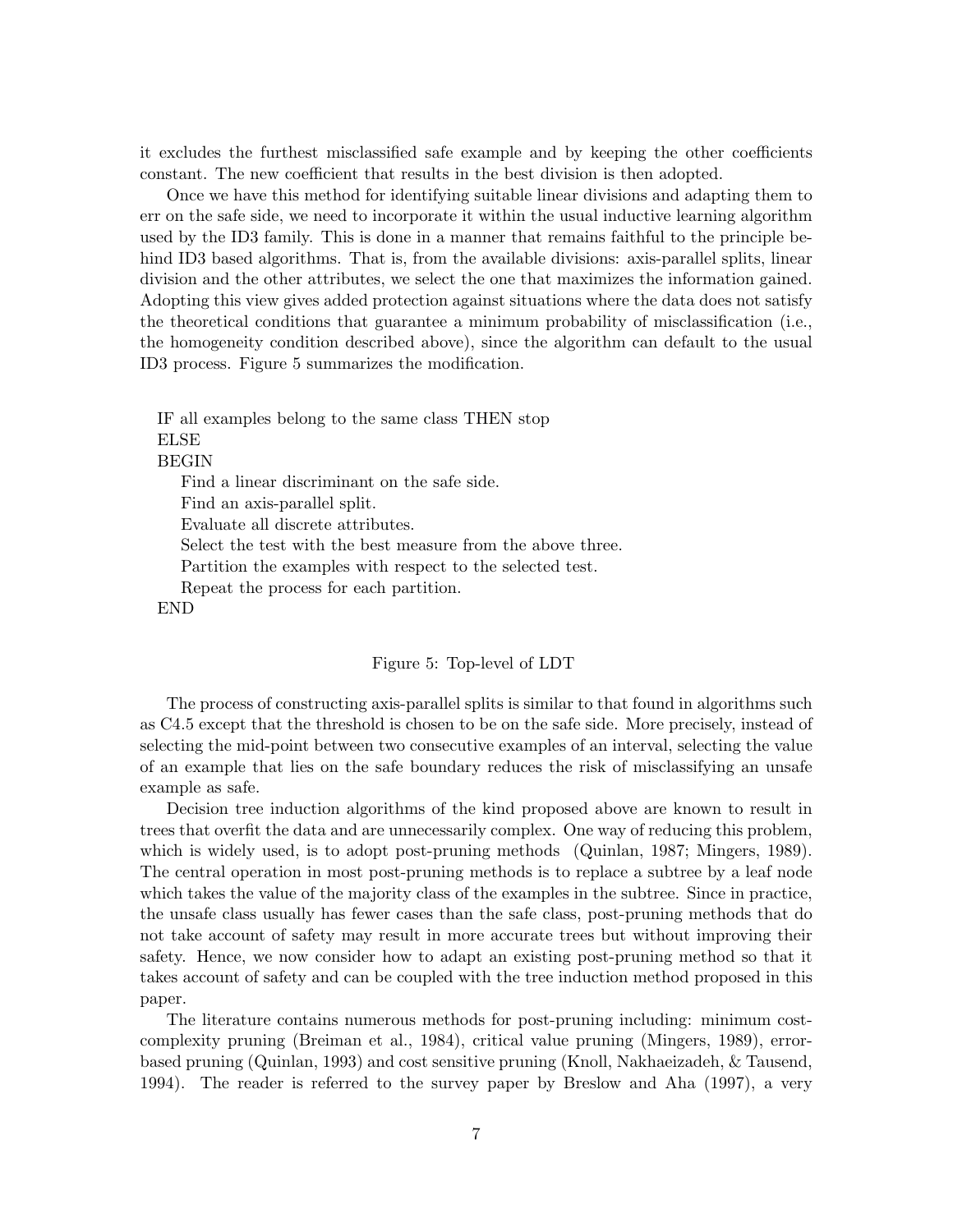good comparison by Frank and Witten (1998) and an analysis of the reduced-error pruning method by Elomaa and Kaariaine (2001) for further information on pruning methods.

Knoll et al.'s work is particularly relevant since it suggests modifying the accuracy based replacement criteria by one that takes account of the cost of misclassification. Thus, we have a ready made method that can take account of safety: simply allocate a large cost of misclassification to the unsafe class relative to the safe class. Unfortunately, it is not that easy, since assigning a relatively large cost to one class simply has the effect of pruning trees so that the accuracy in the other class is sacrificed to an unacceptable level. This behaviour is confirmed in Knoll et al.'s empirical evaluation, where in a credit allocation problem they adopt a misclassification cost of 1 for the "no risk" class and a misclassification cost of 13 for the "risk" class. In analyzing the results obtained for this problem, they conclude (Knoll et al., 1994, p. 385):

"Concerning the credit data, the cost matrix is strongly asymetric. As a consequence, the pruning methods tried to classify all the test examples as "risk", i.e. granting no credit at all. Obviously such a classifier is useless in practice."

In a related study, Bradford, Kunz, Kohavi, Brunk, and Brodley (1998) carry out an empirical evaluation of the effect of cost-based versions of pruning algorithms, similar to those proposed in (Knoll et al., 1994), on trees produces by systems such as C4.5. Surprisingly, they conclude that such pruning methods appear not to be effective in reducing costs, even relative to results from unpruned trees. Thus, instead of using Knoll's approach, one of the other techniques, known as the minimum cost-complexity pruning method (Breiman et al., 1984), is adapted for our purposes. This technique works in two stages. First, it generates a series of pruned trees. This is done by considering the effect of replacing each subtree by a leaf and working out the reduction in error per leaf  $(\alpha)$ :

$$
\alpha = \frac{R(t) - R(T_t)}{N_t - 1} \tag{3}
$$

where  $R(t)$  is the expected error rate if the subtree is pruned,  $R(T_t)$  is the expected error rate if the subtree is not pruned, and  $N_t$  is the number of leaf nodes in the subtree. The subtree with the least value per leaf (smallest  $\alpha$ ) is pruned by replacing the subtree by its majority class, and the process repeated recursively to generate a series of increasingly pruned trees. Second, once a series of increasingly pruned trees have been generated, it uses an independent testing set to select a tree that is the most accurate. <sup>5</sup>

In its pure form, the minimum cost-complexity pruning (MCCP) method does not take account of costs of misclassification or safety. To take account of safety, the MCCP method is adapted as follows. Given that the primary goal is to minimize the number of misclassified unsafe examples, the weakest subtrees are those that have least effect on the misclassification of unsafe examples irrespective of the number of leaves in the subtree. This leads to an adaptation of equation (3) so that  $R(t)$  is the expected error rate on the unsafe class if the subtree is pruned,  $R(T_t)$  is the expected error rate on the unsafe class if the subtree is not pruned, and the divisor  $N_t - 1$  is omitted. In addition, the second part of MCCP is modified to select the safest pruned tree instead of the most accurate. Section 3 will include

 $5$ More precisely, it selects the smallest tree within one standard error of the most accurate tree.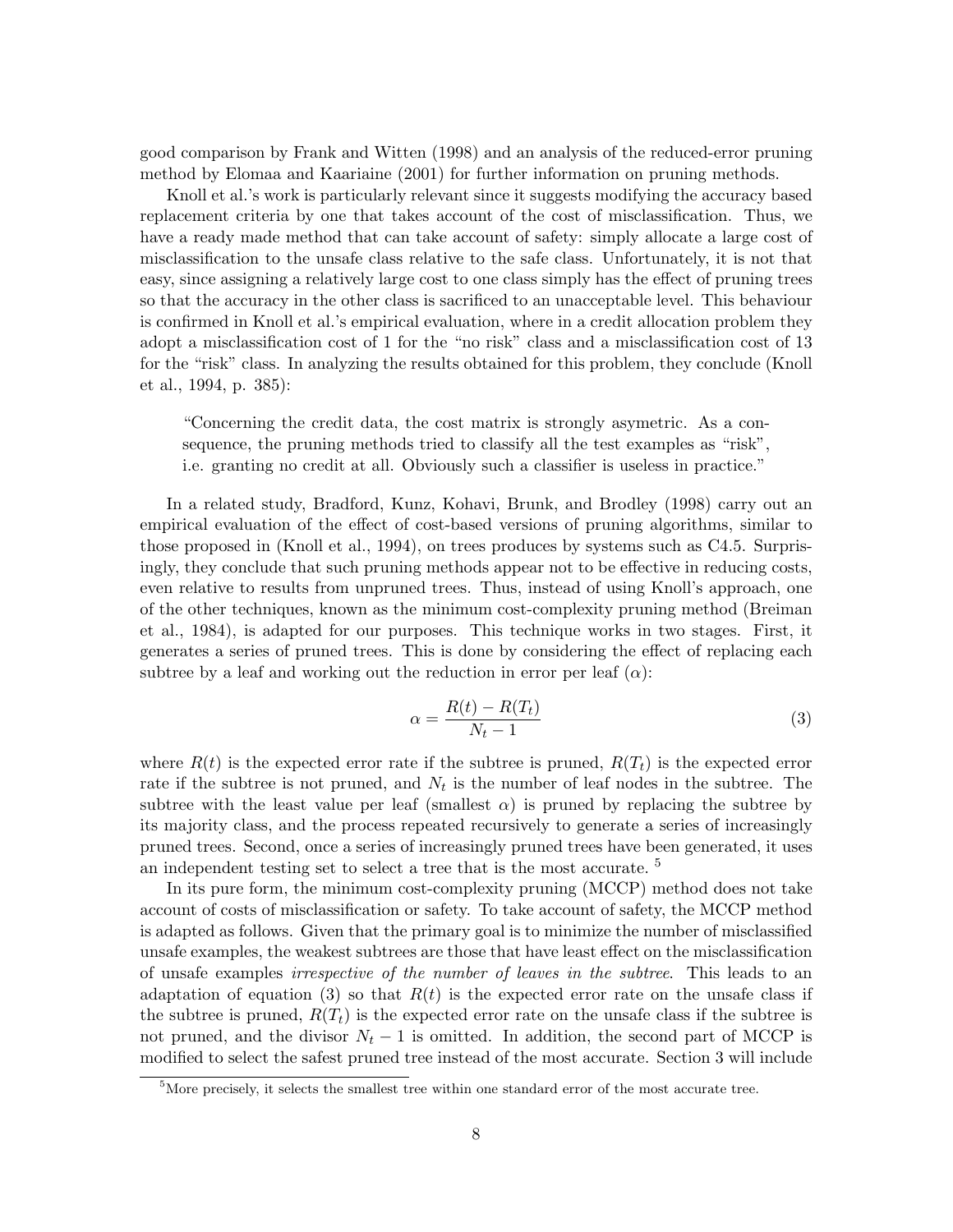the results of coupling this simple adaptation of the MCCP method with the developed algorithm.

This concludes the development of the algorithm and an associated pruning method. The next section presents an evaluation with respect to several algorithms.

## 3 Empirical Evaluation with Respect to Existing Systems

As suggested by the introduction, decision tree learning is a substantial research area, with many algorithms. The choice of which algorithms we should compare with is guided by the following potential counter claims:

- Existing cost-sensitive algorithms can handle this problem by simply allocating a larger nominal cost to the more expensive class.
- Any potential improvement may be due to the use of oblique divisions only and algorithms that utilise such splits may be just as effective.

Thus, the empirical evaluation needs to be with respect to a cost-sensitive algorithm and an algorithm that induces oblique decision trees. But which ones and why?

There are several systems that aim to take account of the costs (e.g., those proposed by (Pazzani et al., 1994; Draper, Brodley, & Utgoff, 1994; Provost & Buchanan, 1995; Turney, 1995)). <sup>6</sup> Despite some differences in their approaches, most of these systems extend the attribute selection measure to include cost and aim to optimize a function that measures the cost of a decision tree. Amongst these systems, the ICET system is possibly the best known system and one which Turney has demonstrated to be superior to several systems (Turney, 1995, p384). In another empirical study, ICET performs better than LMDT (Vadera & Ventura, 2001).

Algorithms that utilise oblique splits include CART (Breiman et al., 1984), OC1 (Murthy, Kasif, & Salzberg, 1994) and RLP (Bennett, 1999). Murthy developed OC1 as an improvement of CART and shows OC1 to be empirically superior.

Hence, given these considerations, we include an evaluation with respect to ICET, OC1, RLP and an axis parallel (AP) algorithm. The following subsection summarises the main characteristics of the selected algorithms and subsection 3.2 presents the empirical evaluation.

#### 3.1 Summary of ICET, OC1 and RLP

#### Summary of ICET

The ICET system takes an evolutionary approach to inducing cost effective decision trees (Turney, 1995). It utilizes a genetic algorithm, GENESIS (Grefenstette, 1986), and an extension of C4.5 in which a cost function is used instead of the information gain measure. The cost function used is borrowed from the EG2 system (Núñez, 1991) and takes the following form

 ${}^{6}$ The reader can browse the following for a more complete bibliography: http:// members.rogers.com/peter.turney/ml cost.html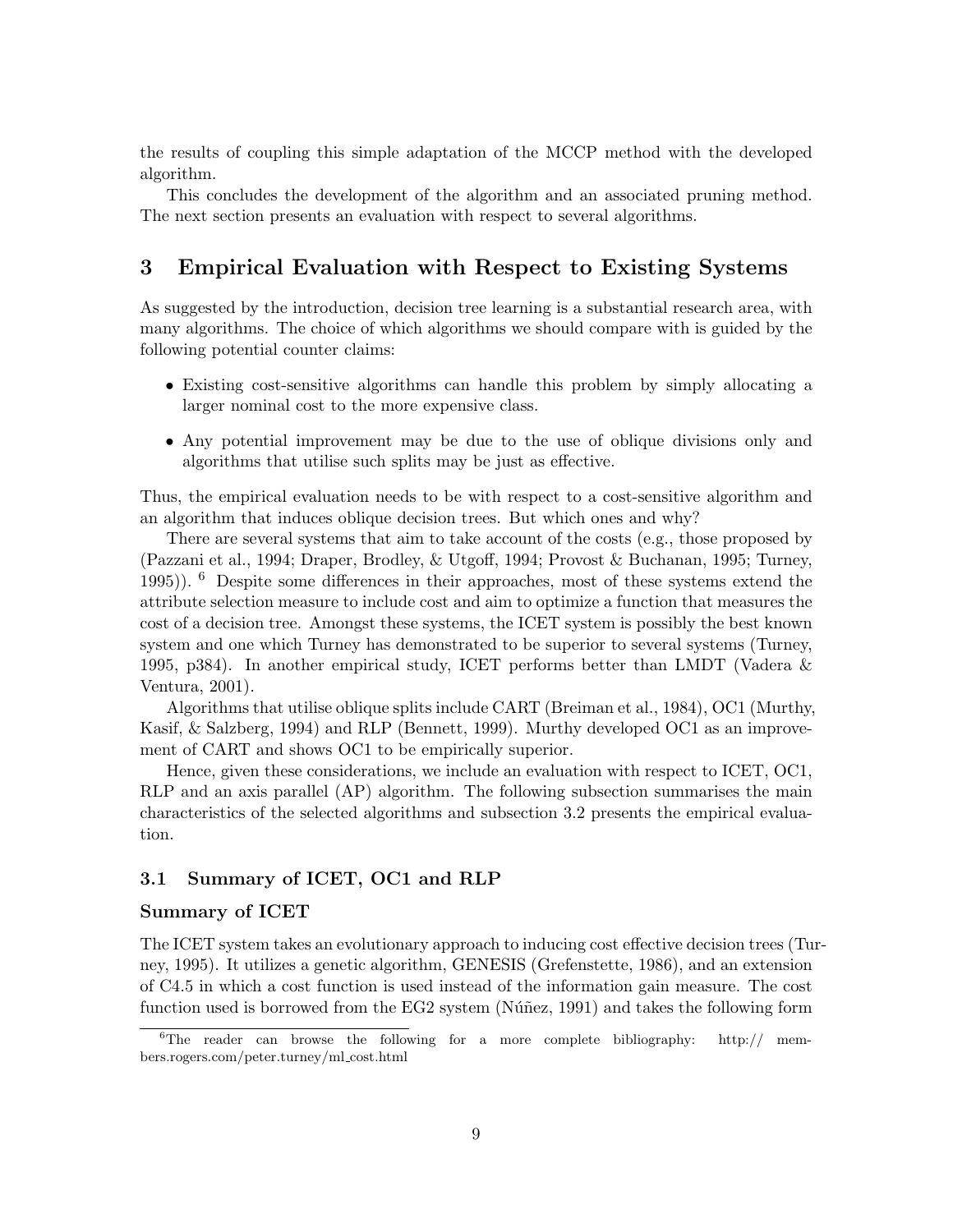for the  $i^{th}$  attribute:

$$
ICF_i = \frac{2^{\Delta_i} - 1}{(C_i + 1)^{\omega}}
$$

Where  $\Delta_i$  is the information gain,  $C_i$  the cost of carrying out the  $i^{th}$  test and  $\omega$  is a bias parameter used to control the amount of weight that should be given to the costs.

The central idea of ICET is summarized in figure 6. The genetic algorithm GENESIS



Figure 6: The ICET system

begins with a population of 50 individuals where each individual consists of the parameters  $C_i, \omega, CF$  whose values are randomly selected initially. The parameters  $C_i, \omega$  are utilized in the above equation and the parameter  $CF$  is used by C4.5 to decide the amount of pruning. Notice that in ICET, the parameters  $C_i$  are biases and not true costs as defined in EG2. Given the individuals, C4.5 is run on each one of them to generate a corresponding decision tree. Each decision tree is obtained by applying C4.5 on a randomly selected sub-training set, which is about half the available training data. The fitness of each tree is obtained by using the remaining half of the training data as a sub-testing set. The fitness function used by ICET is the cost of the tests required plus the cost of any misclassifications averaged over the number of cases in the sub-testing set. The individuals in the current generation are used to generate a new population using the mutation and cross over operators. This cycle is repeated 20 times and the fittest tree is returned as the output.

#### Summary of OC1

The OC1 algorithm is motivated by the process adopted by CART. The following first summarises how CART finds the linear relationships and then how OC1 improves upon CART. The method used by CART works in two stages. First it uses a heuristic to find a linear combination of the continuous attributes that best divides the space. Then it eliminates those continuous attributes that have little influence (a process called backward elimination in CART). This latter process of eliminating variables is carried out by simply comparing the benefit of retaining a variable over deleting it and is aimed at reducing the complexity of the equation rather than improving the accuracy of a decision tree. The first step, that of finding the linear combination, is central to CART and is now described in more detail. CART aims to find a hyperplane by searching for the coefficients and a threshold (for equation 1) that divides the space of examples so that its evaluation function (GINI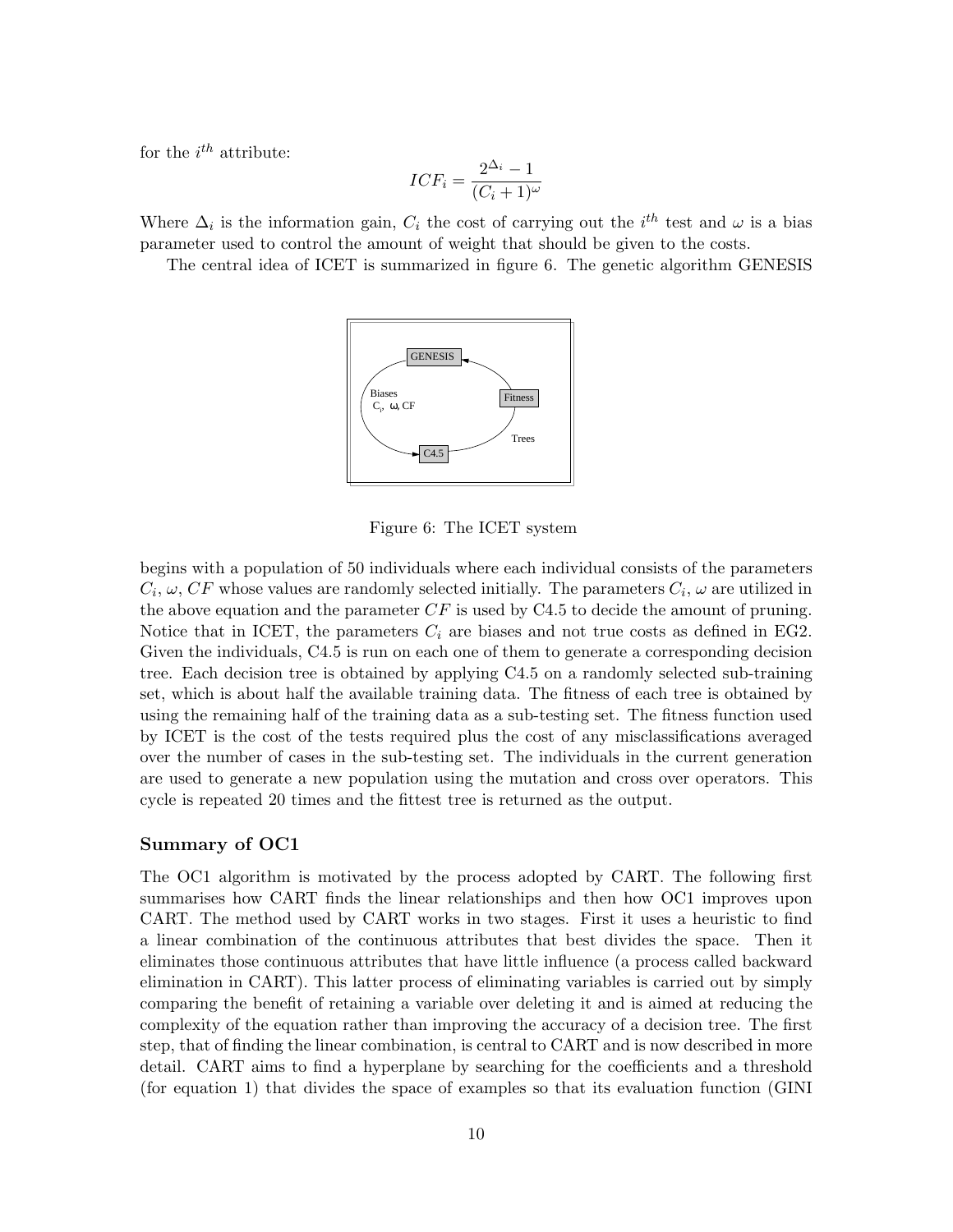index in CART) is minimized. Initially, the linear form takes an arbitrary set of coefficients and an arbitrary threshold. It then cycles through the continuous attributes one by one, updating the coefficients and the threshold to find an improved linear form with respect to the evaluation function and the training examples. This is repeated until the change in measures between the combination obtained in the previous cycle and the new division is less than a pre-specified amount.

An individual coefficient,  $a_k$  is updated by viewing equation 1 as a function of  $a_k$  so that an example is above the current hyperplane if (for positive  $x_k$ ):

$$
a_k > \frac{c - \sum_{j \neq k} a_j x_j}{x_k} \tag{4}
$$

A value for  $a_k$  can then be found by evaluating the right hand side of this equation for each training example, sorting them and selecting the mid-point between two successive values that results in the best division.

Murthy et al. (1994) argue that CART's approach to identifying a hyperplane is focused on finding hyperplanes that are locally optimal and can therefore result in the identification of "poor" hyperplanes. Hence, although OC1's approach to finding a linear combination is similar to CART 's cycling process, it provides the following two key refinements that enable it to escape local minima:

- When a locally optimal linear form is obtained, it is perturbed in a random direction. The amount by which it is perturbed in the random direction is then optimized with respect to the evaluation function. If this new hyperplane is better than the previous one, then the cycling process is repeated with this new hyperplane. The number of such random jumps it performs is a user specified parameter.
- The linear combination to which the iterative process will converge to, depends mainly on the initial starting hyperplane. Hence, OC1 also takes different random starting hyperplanes to see if they converge to better hyperplanes. The number of restarts it makes is also a user specified parameter.

#### Summary of RLP

A number of authors have proposed the use of linear programming to obtain linear discriminants (see (Bennett, 1999) for a good overview). The central idea is to formulate a linear programming problem where the constraints are based on discriminating the classes and an objective function that minimises the distances between the misclassified points and the discriminant.

Given matrices A and B that consist of  $m$  and  $k$  examples from their respective classes, and a vector of ones e, Bennett and Mangasarian (1992) develop the following linear programming formulation, called Robust Linear Programming (RLP) to identify a discriminant  $wx = \gamma$ .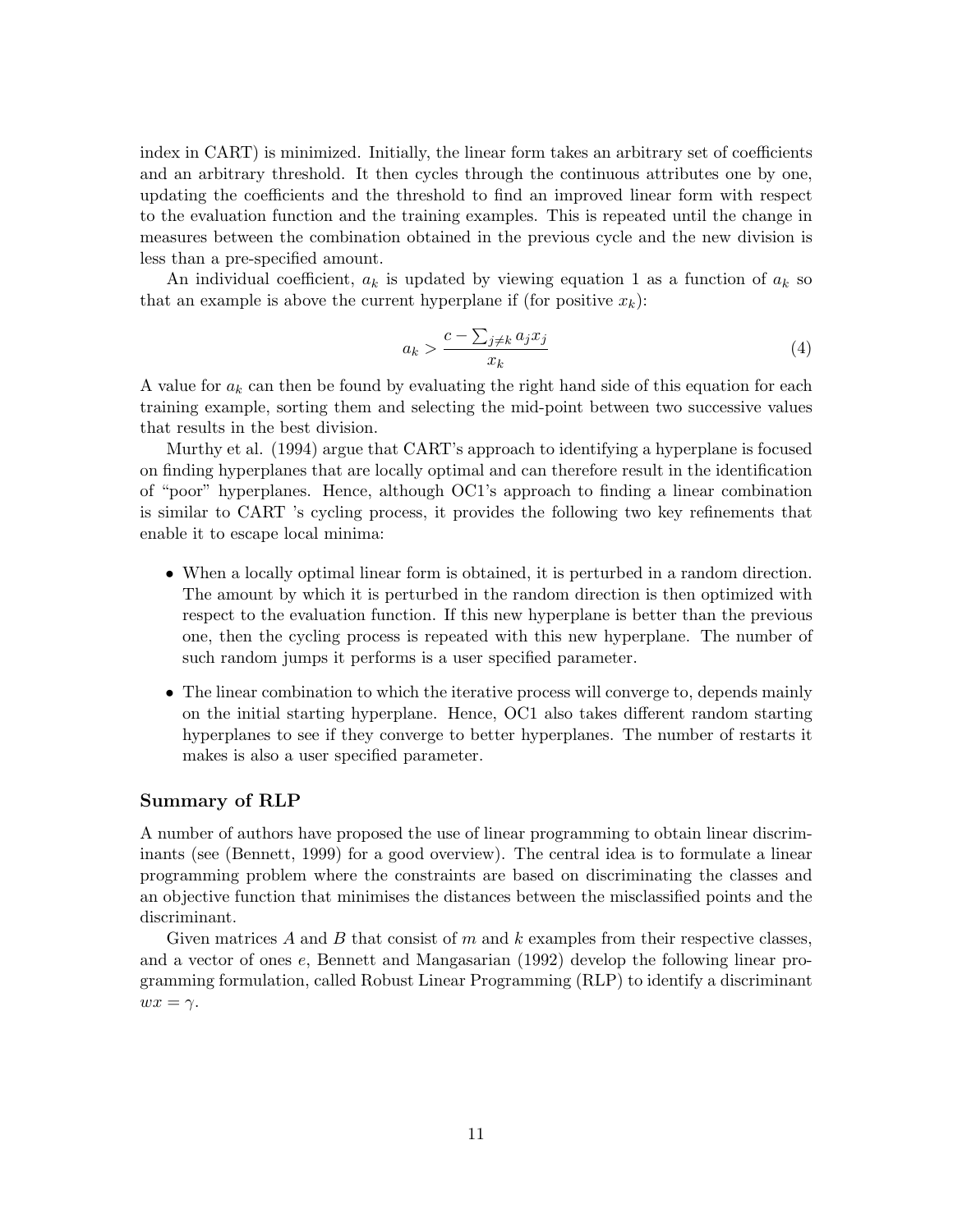| Data Set              | No of examples |    |    | $\%$ Safe   $\%$ Unsafe   No of attributes |
|-----------------------|----------------|----|----|--------------------------------------------|
| Pima Indians Diabetes | 768            | 65 | 35 |                                            |
| Intensive Therapy     | 400            | 77 | 23 | 16                                         |
| Breast Cancer         | 683            | 65 | 35 |                                            |
| Housing               | 506            | 49 | 51 |                                            |
| Cleveland Heart       | 297            | 54 | 46 | 14                                         |
| Hepatitis             | 155            | 79 | 21 | 20                                         |

Table 2: Characteristics of the data sets

Objective:

$$
\min_{w,\gamma,y,z}\frac{1}{m}ey+\frac{1}{k}ez
$$

Subject to:

$$
Aw - e\gamma + y \ge e
$$

$$
-Bw + e\gamma + z \ge e
$$

$$
y, z \ge 0
$$

This minimisation problem can be solved using standard linear programming methods and incorporated as part of the top down procedure outlined in figure 5 resulting the RLP algorithm.

#### 3.2 Empirical Evaluation

This section presents the results of an empirical evaluation of the tree induction algorithm developed in this paper relative to the algorithms outlined above. The section also includes the results obtained when axis parallel splits are utilised, since such split are used as a comparative benchmark by a number of authors.

The OC1 system is available and RLP was relatively easy to implement with the aid of the Linear programming package, loqo (Vanderbe, 2002). Implementation of ICET is more involved and some of the experiments in Turney(1995) were repeated to ensure that the implementation was faithful (see appendix B).

Since post-pruning potentially adds its own effects on the results, experiments were carried out both before and after post-pruning was employed.

The experiments utilized six data sets whose basic characteristics are summarized in table 2. The diabetes, breast cancer, housing, heart and hepatitis data sets are from the UCI repository of machine learning databases where they are fully described (Blake & Merz, 1998). For the housing data set, we followed Murthy et al's (1994) discretisation of the class so that values below \$21000 are of class 1 and otherwise of class 2. Arbitrarily, values below \$21000 were considered safe. The intensive therapy data set was obtained from Manchester Royal Infirmary in the UK.<sup>7</sup> It consists of a database where each record describes a patient's

<sup>&</sup>lt;sup>7</sup>This data set is available from the author.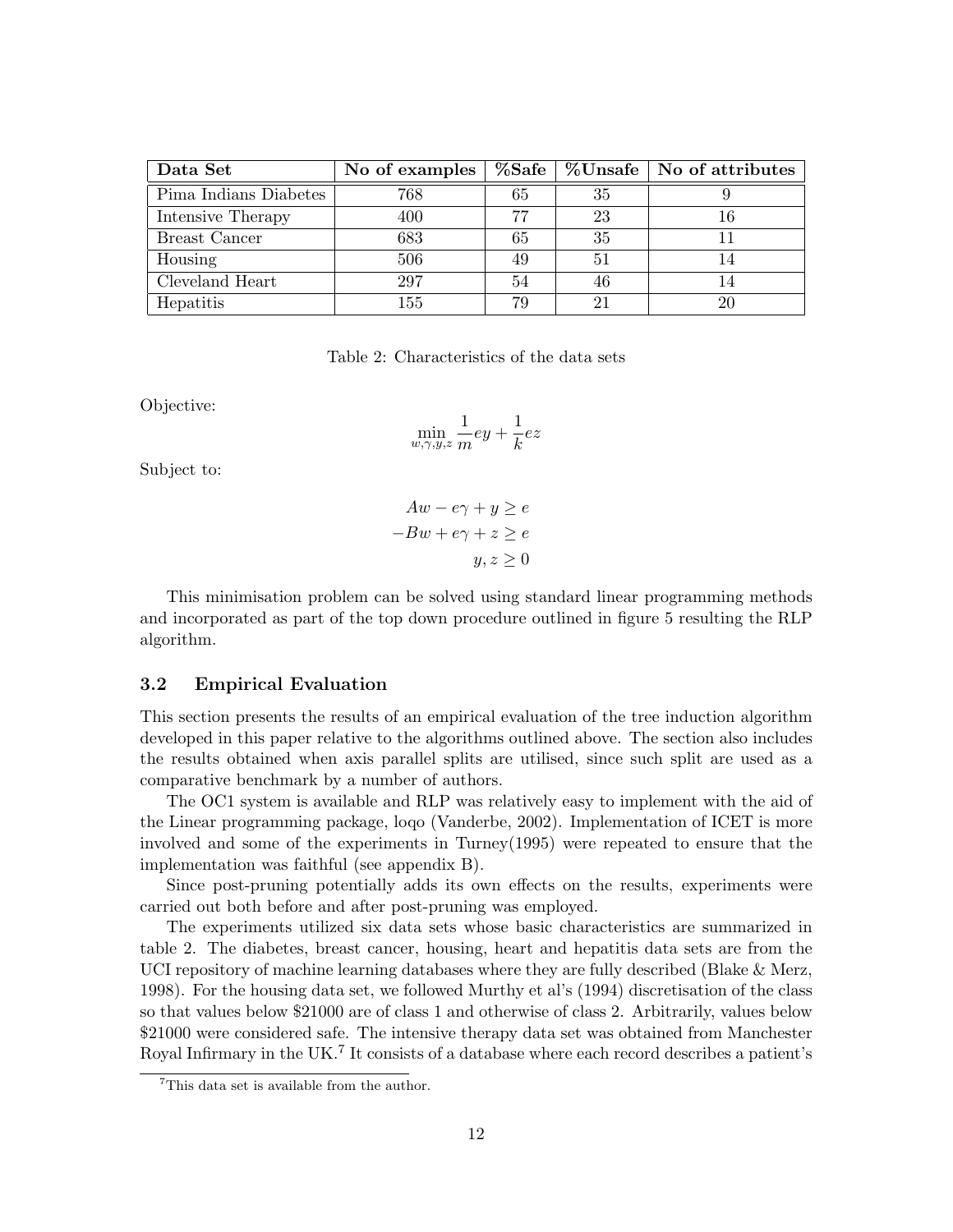state by measures such as age, temperature, mean arterial pressure, heart rate, respiratory rate, and has a class variable with values "critical" or "not critical".

Bearing in mind our earlier comments about the optimality conditions for linear discriminant analysis (p. 5), it is worth noting that none of the selected data sets satisfy the homogeneity condition for the covariance matrices. This was tested by Box's M test using SPSS (Norusis, 1994, p73). The diabetes data, which was the closest to satisfying the optimality requirements, resulted in Box's  $M = 229$ ,  $F = 6.2$  with  $(36,1049414)$  DF, and zero significance. That is, these data sets are not, somehow biased towards the use of linear discriminant analysis, and therefore the algorithm developed in this paper.

#### Results before pruning

For each data set, we randomly partitioned the data into a training and a testing set where the training set was used to learn the decision tree and the testing set was used to evaluate its accuracy. To ensure robustness of the results, the experiments involved three different proportions of training/testing sets: 30/70, 50/50, and 70/30. For each of these training/testing splits, 50 experiments with randomly selected examples were carried out. Figure 7 shows the results obtained for the average accuracy on the unsafe class using OC1, axis-parallel (AP), Robust Linear Programming (RLP) and the algorithm presented in this paper (LDT). It presents the results for each of the data sets and across each of the training/testing splits. <sup>8</sup>

Table 3 presents the average results for the 50/50 training/testing experiments (the complete results are given in appendix A, and the conclusions drawn apply to all the results). The table gives the averages for the overall accuracy, the accuracy of the safe class, the accuracy of the unsafe class, the depth of trees, and the time taken on a Sun SPARCStation2.

The OC1 results were obtained by using the system supplied by Murthy et al. (1994) with the default parameters: number of restarts set to 20, and the random directional jumps set to 5. The results for the axis-parallel approach were obtained by using the axis-parallel option of OC1.<sup>9</sup> In all cases, the Information Gain measure, which is probably the most widely used, was employed.

These results show that, in general, when pruning is omitted, the developed algorithm produces safer trees than both OC1, AP and RLP without a significant loss in the overall accuracy. The only exception to this is on the 70/30 Hepatitis trial where the AP algorithm does produce better results than all the other algorithms. The degree of improvement in safety varies from a significant improvement for the intensive therapy data set to only a very small improvement in the breast cancer data set. The fact that there is only a small improvement in the breast cancer data set is probably due to the "ceiling effect". That is, since the accuracy of the algorithms is already very high and close to the upper bound, the level of improvement obtained by any algorithm will be limited (Cohen, 1995).

The behaviour of ICET is also of interest, since although Turney (1995) notes the relative difficulty of the problem of inducing safer trees, ICET is shown to perform better

<sup>&</sup>lt;sup>8</sup>The use of ROC curves was also considered but is not appropriate given the lack of variation in the results and the more direct presentation is preferred. Readers interested in ROC can refer to (Provost, Fawcett, & Kohavi, 1998; Martin, Doddington, Kamm, Ordowski, & Przybocki, 1997) for some of the non-trivial issues with their use for such problems.

<sup>&</sup>lt;sup>9</sup>This produces similar results to C4.5 in the empirical trials presented in (Murthy et al., 1994).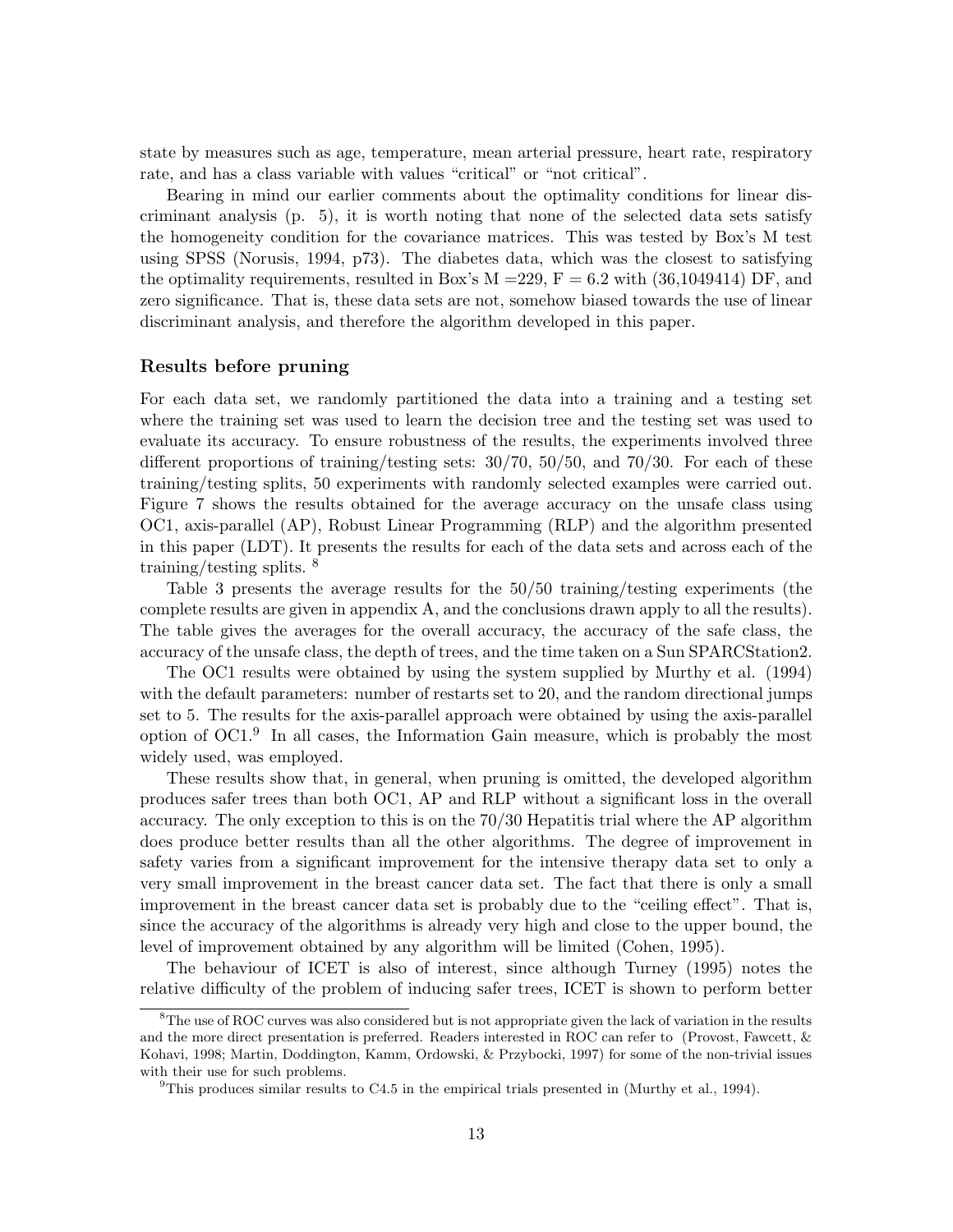

Figure 7: Summary of accuracy for the unsafe class without pruning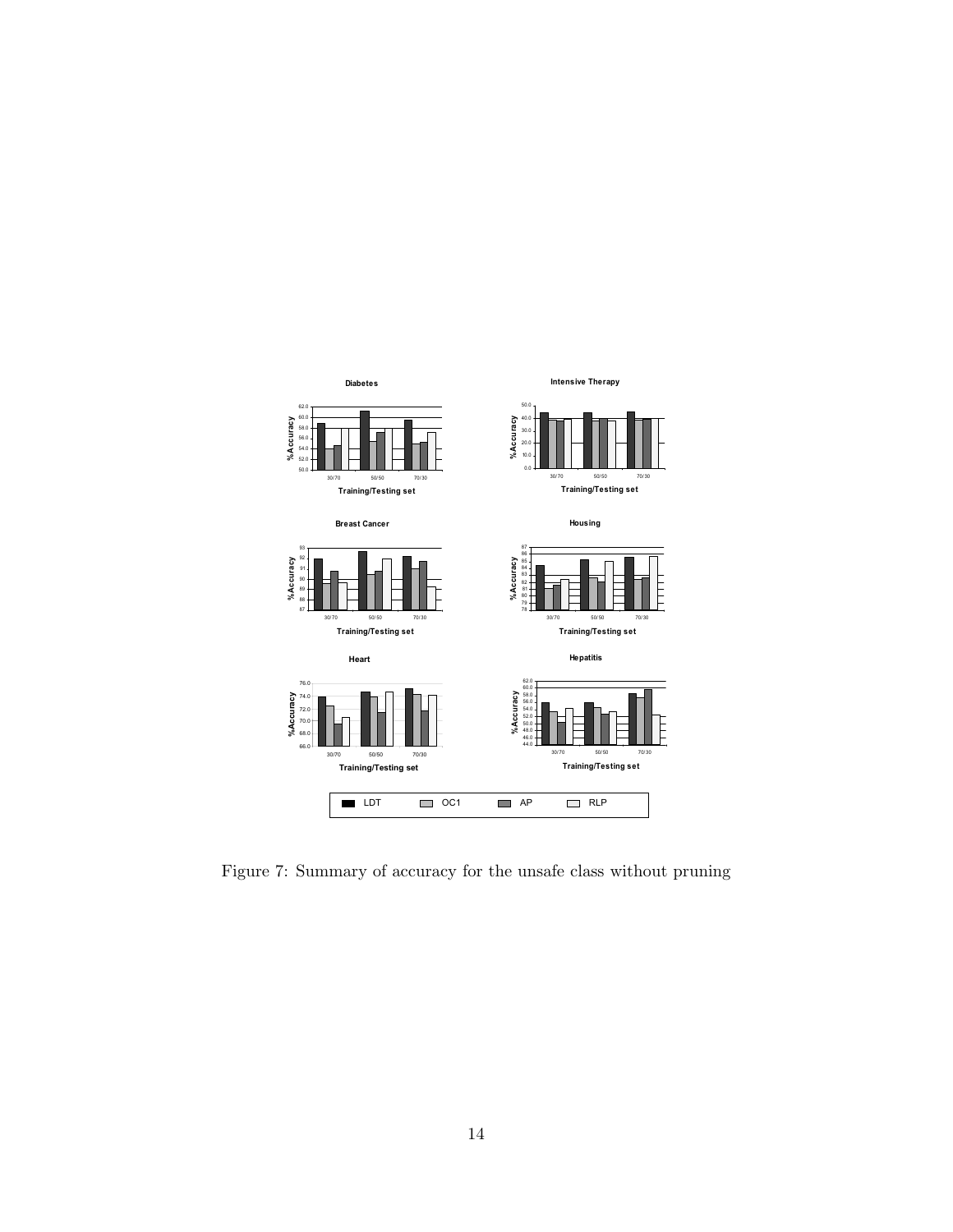| Data set             | <b>System</b>           |                           | Accuracy                  |                           | <b>Tree</b>              | <b>Time</b>               |
|----------------------|-------------------------|---------------------------|---------------------------|---------------------------|--------------------------|---------------------------|
|                      |                         | Overall                   | <b>Safe</b>               | Unsafe                    | Depth                    | $(\sec s)$                |
| Diabetes             | <b>LDT</b>              | $69.4 \pm 1.5$            | $73.8 \pm 0.9$            | $61.3 \pm 1.4$            | $17.1 \pm 0.7$           | $3.3 \pm 0.09$            |
|                      | $\overline{OC1}$        | $68.5 \pm 1.2$            | $75.5 \pm 1.0$            | $55.4 \pm 1.6$            | $11.2 \pm 0.3$           | $192.3 \pm 5.10$          |
|                      | AP                      | $69.7 \pm 1.1$            | $76.4 \pm 0.9$            | $57.2 \pm 1.4$            | $14.2 \pm 0.4$           | $1.8 + 0.03$              |
|                      | $\overline{\text{RLP}}$ | $67.4 \pm 0.7$            | $72.5 \pm 1.1$            | $57.9 \pm 1.5$            | $46.0 \pm 3.8$           | $27.3 \pm 0.31$           |
|                      |                         |                           |                           |                           |                          |                           |
| <b>Breast Cancer</b> | LDT                     | $95.1 \pm 1.0$            | $96.4 \pm 0.3$            | $92.6 \pm 1.1$            | $7.1 \pm 0.4$            | $1.1 \pm 0.03$            |
|                      | $\overline{OC1}$        | $94.3 \pm 0.5$            | $96.4 \pm 0.3$            | $90.4 \pm 1.2$            | $6.3 \pm 0.3$            | $91.5 \pm 7.27$           |
|                      | AP                      | $94.5 \pm 0.8$            | $96.4 \pm 0.4$            | $90.8 + 1.0$              | $7.7 \pm 0.4$            | $0.7 \pm 0.02$            |
|                      | RLP                     | $94.8 \pm 0.4$            | $96.4 \pm 0.3$            | $91.9 \pm 1.2$            | $16.5 \pm 5.1$           | $13.8 \pm 0.52$           |
|                      |                         |                           |                           |                           |                          |                           |
| Heart                | <b>LDT</b>              | $\overline{74.1 \pm 1.1}$ | $\overline{73.9} \pm 1.9$ | $74.7 \pm 1.6$            | $9.8 \pm 0.5$            | $1.3 \pm 0.05$            |
|                      | $\overline{OC1}$        | $74.0 \pm 1.0$            | $74.4 \pm 1.7$            | $73.9 \pm 1.7$            | $6.8 \pm 0.3$            | $44.8 \pm 1.26$           |
|                      | AP                      | $72.9 \pm 0.9$            | $\frac{74.4 \pm 1.7}{2}$  | $\overline{71.3} \pm 1.6$ | $7.8 \pm 0.3$            | $0.7 \pm 0.02$            |
|                      | RLP                     | $76.1 \pm 1.1$            | $77.8 \pm 2.2$            | $74.6 \pm 1.7$            | $26.6 \pm 6.1$           | $7.4 \pm 0.25$            |
|                      |                         |                           |                           |                           |                          |                           |
| Hepatitis            | LDT                     | $80.5 \pm 1.1$            | $87.0 \pm 1.5$            | $56.0 \pm 3.6$            | $5.1 \pm 0.4$            | $0.7 \pm 0.1$             |
|                      | $\overline{OC1}$        | $80.7 \pm 1.5$            | $87.4 \pm 1.6$            | $54.6 \pm 4.4$            | $4.7 \pm 0.4$            | $\overline{22.1 \pm 1.7}$ |
|                      | AP                      | $\overline{80.0} \pm 1.5$ | $\overline{87.1} \pm 1.7$ | $52.7 \pm 3.9$            | $5.6 \pm 0.4$            | $0.4 \pm 0.0$             |
|                      | $\overline{\text{RLP}}$ | $79.4 \pm 1.3$            | $86.1 \pm 1.4$            | $53.3 \pm 4.2$            | $\overline{4.8 \pm 3.3}$ | $3.4 \pm 0.1$             |
|                      |                         |                           |                           |                           |                          |                           |
| Housing              | LDT                     | $83.3 \pm 1.2$            | $81.3 \pm 1.3$            | $85.2 \pm 1.1$            | $10.2 \pm 0.5$           | $2.3 \pm 0.07$            |
|                      | $\overline{OC1}$        | $82.4 \pm 0.8$            | $82.3 \pm 1.2$            | $82.6 \pm 1.2$            | $7.7 \pm 0.3$            | $104.6 \pm 4.41$          |
|                      | AP                      | $81.7 \pm 0.8$            | $81.3 \pm 1.2$            | $82.1 \pm 1.1$            | $9.2 \pm 0.4$            | $1.4 \pm 0.03$            |
|                      | RLP                     | $83.1 \pm 0.5$            | $81.2 \pm 1.2$            | $85.0 \pm 1.1$            | $25.3 \pm 5.9$           | $18.3 \pm 0.40$           |
|                      |                         |                           |                           |                           |                          |                           |
| Intensive Therapy    | LDT                     | $70.4 \pm 1.0$            | $\overline{78.2} \pm 1.3$ | $44.2 \pm 2.4$            | $11.2 \pm 0.5$           | $3.0 \pm 0.09$            |
|                      | $\overline{OC1}$        | $72.5 \pm 0.6$            | $83.0 \pm 1.0$            | $37.8 \pm 2.8$            | $8.2 \pm 0.4$            | $99.1 \pm 2.87$           |
|                      | AP                      | $72.2 \pm 0.7$            | $81.9 \pm 1.0$            | $39.7 \pm 2.3$            | $9.7 \pm 0.4$            | $1.4 \pm 0.04$            |
|                      | $\overline{\text{RLP}}$ | $70.5 \pm 1.0$            | $80.6 \pm 1.4$            | $37.2 \pm 2.4$            | $25.0 + 5.9$             | $17.3 \pm 0.46$           |

Table 3: Results for 50/50 experiments before pruning together with 95% confidence interval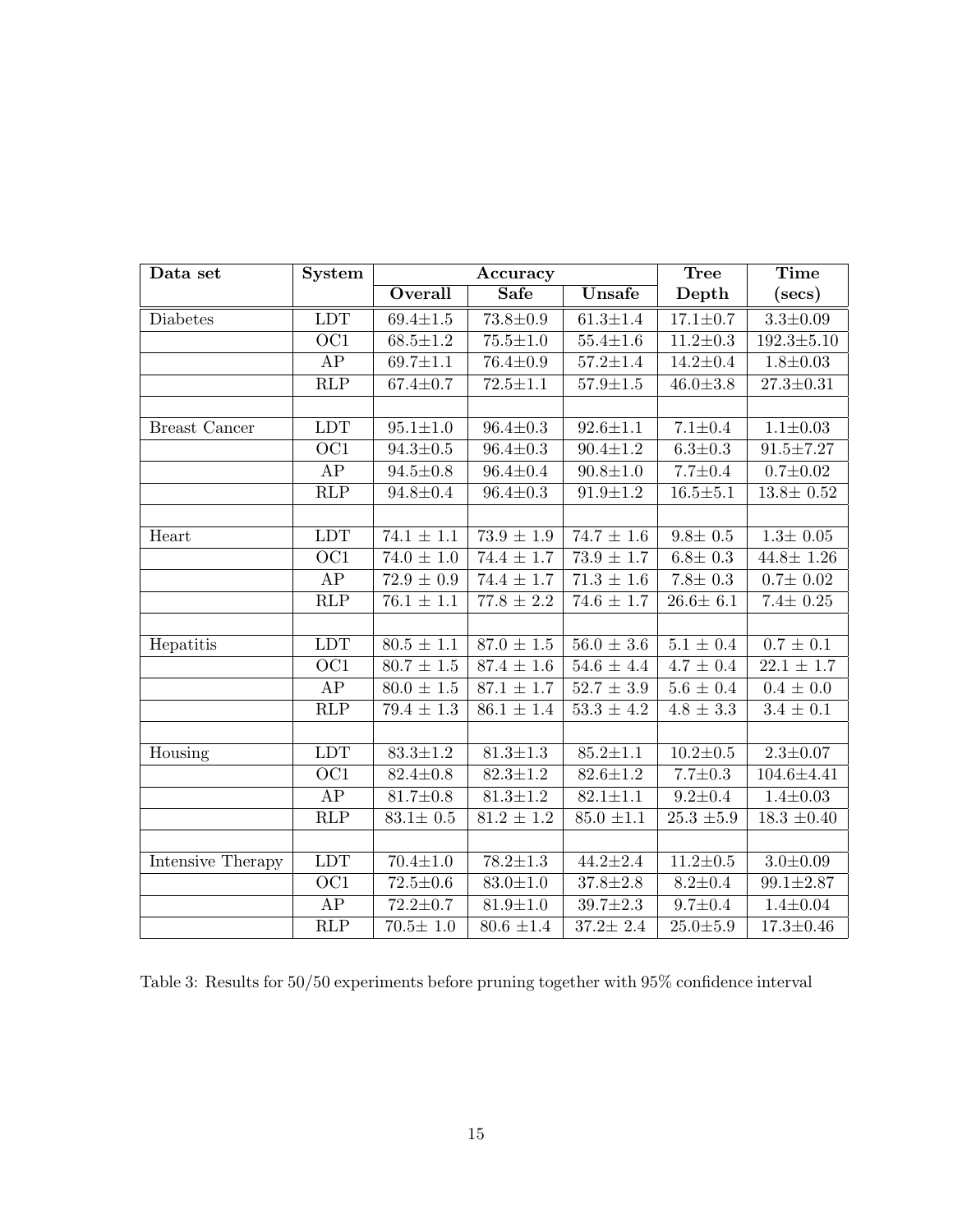than other cost-sensitive algorithms in such situations (Turney, 1995, figure 5, p389). Thus it is worth investigating ICET's behaviour as the cost of misclassification in the unsafe class is increased relative to the safe class. Figure 8 shows the results obtained by ICET prior to pruning when the 50/50 experiments are carried out and as the ratio of misclassification costs is increased. As the results show, there is little variation and the trees produced are not as safe as those produced by LDT.  $^{10}$  It would be reasonable to suggest that, given the evolutionary nature of ICET, removing the pruning component restricts the search space unfairly and is bound to result in the lack of variation displayed in this figure. Hence, discussion of this behaviour is postponed until the results after pruning are presented.



Figure 8: ICET behaviour before pruning, as the misclassification ratio unsafe/ safe is increased

 $10$ Note that the large ratio of costs is chosen to give it every chance to show variation.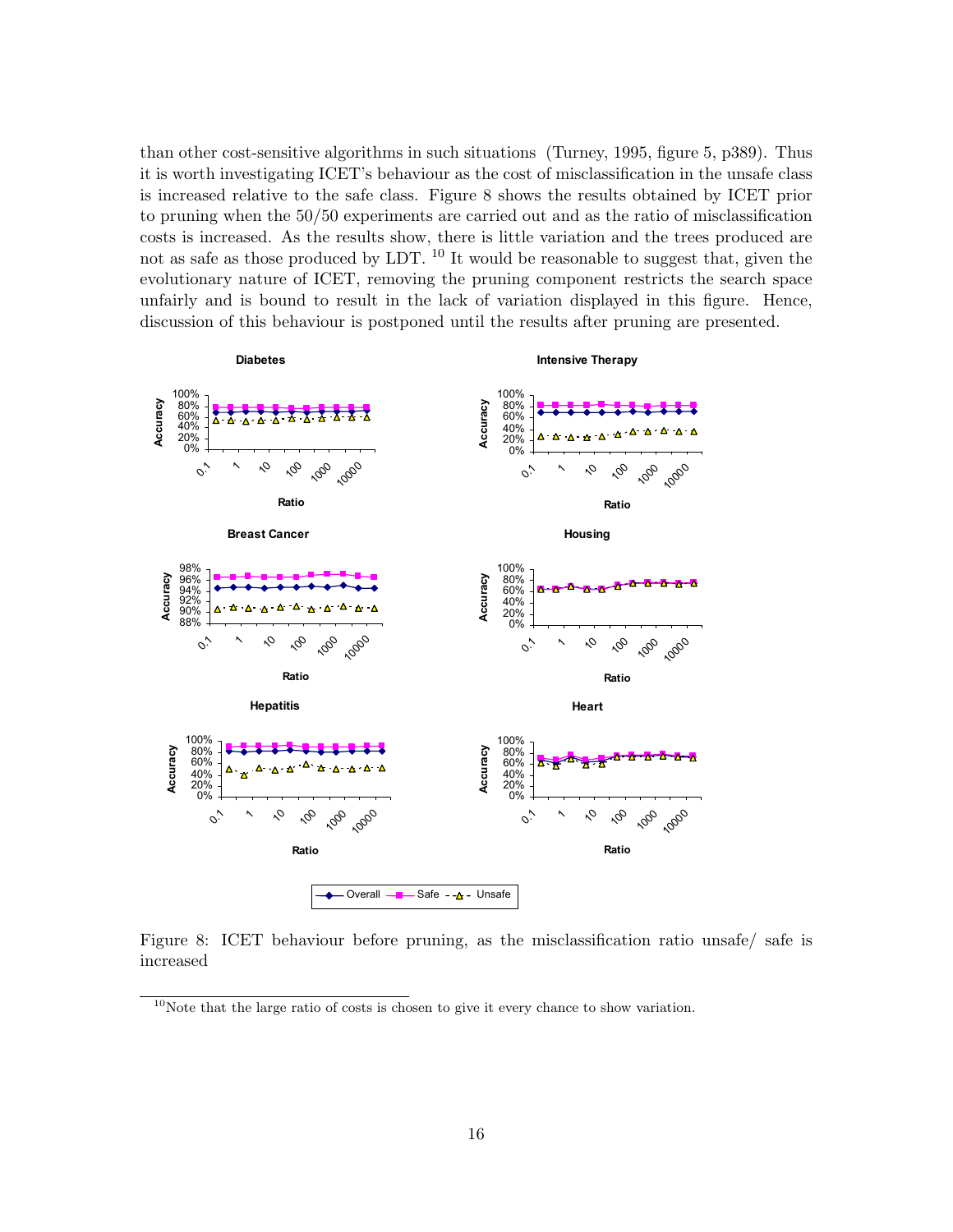

Figure 9: Summary of accuracy for the unsafe class after pruning

#### Results after pruning

As mentioned earlier, post-pruning methods can result in improved accuracy, so the above experiments were repeated with pruning. The pruning methods employed were the default methods associated with the systems: OC1 and AP utilize the MCCP method, and LDT is coupled with the safer variation of MCCP described in section 2. Figure 9 presents the results for the unsafe class, and table 4 gives the results for the 50/50 experiments (the complete results are given in appendix A).

The results obtained show that LDT produces significantly safer trees than the other methods on almost all the datasets. The only dataset where it does not improve the safety of the trees relative to the other methods is the breast cancer data, where both LDT and OC1 obtain an accuracy of 94.3% for the unsafe class. When comparing overall accuracy, the only significant difference occurs on the intensive therapy dataset, where the performance of both OC1 and AP is better than LDT. But since the accuracy on the unsafe class is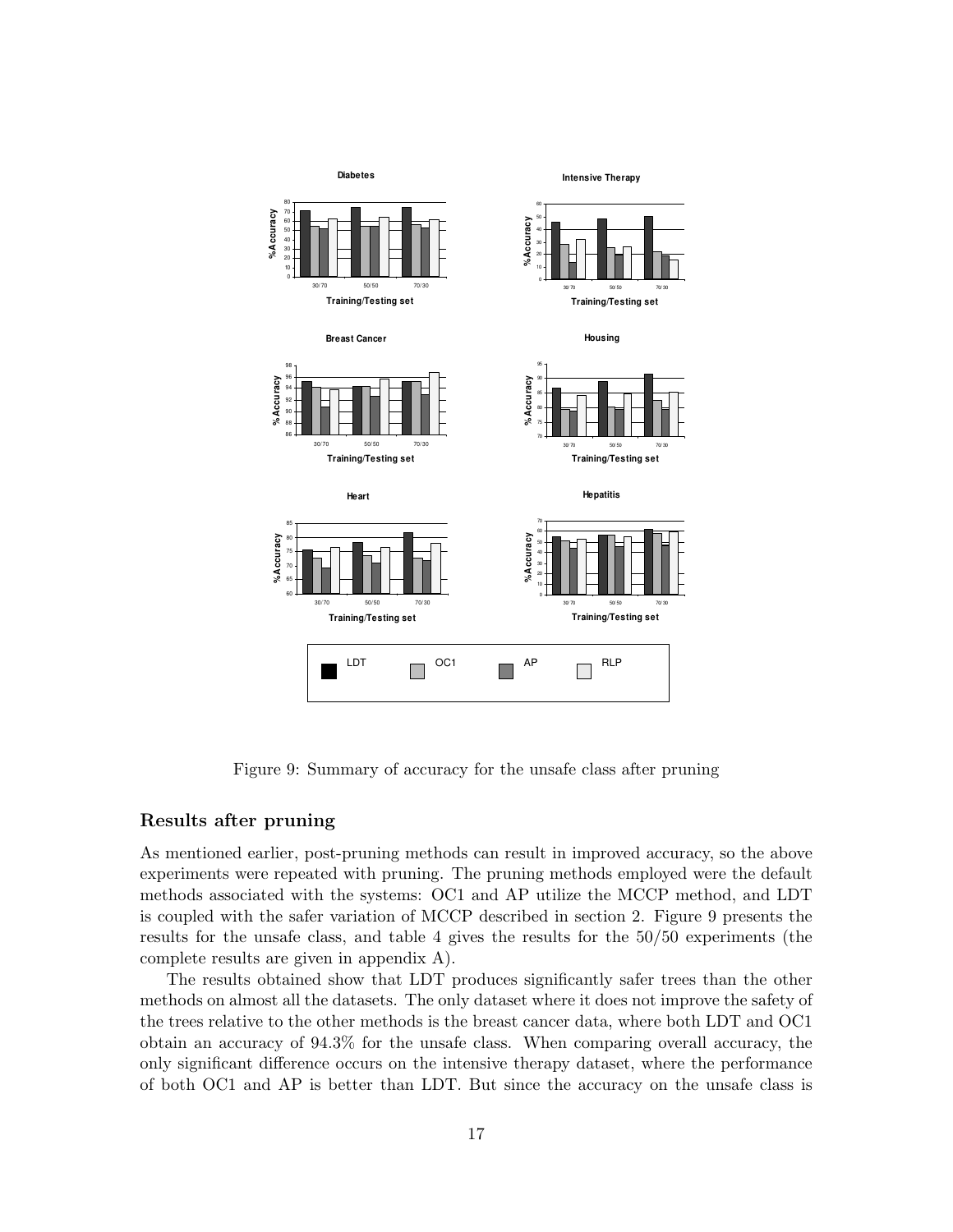| Data set             | System                  |                           | Accuracy                  |                           | <b>Tree</b>    | <b>Time</b>                |
|----------------------|-------------------------|---------------------------|---------------------------|---------------------------|----------------|----------------------------|
|                      |                         | Overall                   | <b>Safe</b>               | <b>Unsafe</b>             | Depth          | (secs)                     |
| Diabetes             | <b>LDT</b>              | $69.9 \pm 0.8$            | $67.6 \pm 1.7$            | $74.6 \pm 2.1$            | $15.3 \pm 0.8$ | $3.1 \pm 0.08$             |
|                      | $\overline{OC1}$        | $71.4 \pm 0.8$            | $80.3 \pm 1.8$            | $55.0 \pm 3.6$            | $5.1 + 1.0$    | $167.8 \pm 4.25$           |
|                      | AP                      | $73.8 \pm 0.6$            | $84.2 \pm 1.5$            | $54.3 \pm 2.4$            | $5.0 + 1.1$    | $1.7 \pm 0.03$             |
|                      | $\overline{\text{RLP}}$ | $75.1 \pm 0.7$            | $81.4 \pm 1.3$            | $63.3 \pm 2.1$            | $3.2 \pm 0.6$  | $23.0 \pm 0.30$            |
|                      |                         |                           |                           |                           |                |                            |
| <b>Breast Cancer</b> | <b>LDT</b>              | $95.7 \pm 0.3$            | $96.5 \pm 0.3$            | $94.3 \pm 1.0$            | $5.5 \pm 0.6$  | $1.0 + 0.03$               |
|                      | $\overline{OC1}$        | $94.6 \pm 0.5$            | $94.7 \pm 0.7$            | $94.3 \pm 1.2$            | $1.9 \pm 0.3$  | $82.2 \pm 5.04$            |
|                      | AP                      | $94.1 \pm 0.5$            | $94.9 \pm 0.7$            | $92.6 \pm 1.2$            | $3.1 + 0.5$    | $0.7 \pm 0.02$             |
|                      | RLP                     | $96.5 \pm 0.2$            | $96.9 \pm 0.3$            | $95.6 \pm 0.6$            | $1.2 \pm 0.2$  | $12.0 \pm 0.50$            |
|                      |                         |                           |                           |                           |                |                            |
| Heart                | LDT                     | $\overline{75.0} \pm 1.1$ | $72.8 \pm 2.1$            | $\overline{78.0} \pm 1.5$ | $9.8 \pm 0.6$  | $1.2 \pm 0.06$             |
|                      | OC1                     | $\overline{75.8} \pm 1.2$ | $\overline{77.9 \pm 2.5}$ | $\overline{73.6} \pm 2.5$ | $2.4 \pm 0.5$  | $\overline{38.0 \pm 1.04}$ |
|                      | AP                      | $\overline{74.4} \pm 1.1$ | $77.8 \pm 2.1$            | $\overline{70.7} \pm 2.5$ | $3.6 \pm 0.7$  | $0.6 \pm 0.01$             |
|                      | $\overline{\text{RLP}}$ | $\overline{79.3 \pm 0.9}$ | $82.1 \pm 1.5$            | $76.2 \pm 1.9$            | $1.8 \pm 0.4$  | $6.4 \pm 0.18$             |
|                      |                         |                           |                           |                           |                |                            |
| Hepatitis            | LDT                     | $79.4 \pm 1.4$            | $85.6 \pm 1.8$            | $56.2 \pm 4.2$            | $5.0 \pm 0.4$  | $0.6 \pm 0.04$             |
|                      | $\overline{OC1}$        | $79.3 \pm 1.5$            | $85.4 \pm 2.1$            | $56.2 \pm 4.5$            | $1.6 \pm 0.3$  | $18.5 \pm 1.48$            |
|                      | ${\rm AP}$              | $80.2 \pm 1.3$            | $89.4 \pm 2.1$            | $45.6 \pm 6.6$            | $1.8 \pm 0.3$  | $0.4 \pm 0.02$             |
|                      | $\overline{\text{RLP}}$ | $78.5 \pm 1.4$            | $84.9 \pm 1.4$            | $54.7 \pm 4.4$            | $1.0 \pm 0.0$  | $2.9 \pm 0.10$             |
|                      |                         |                           |                           |                           |                |                            |
| Housing              | LDT                     | $82.7 \pm 0.6$            | $76.2 \pm 1.8$            | $88.8 \pm 1.2$            | $8.5 \pm 0.5$  | $2.1 \pm 0.07$             |
|                      | $\overline{OC1}$        | $81.0 \pm 1.0$            | $82.0 \pm 2.9$            | $80.3 \pm 2.0$            | $3.3 \pm 0.6$  | $84.7 \pm 2.24$            |
|                      | ${\rm AP}$              | $81.5 \pm 0.6$            | $84.1 \pm 1.9$            | $\overline{79.3} \pm 2.0$ | $3.7 \pm 0.8$  | $1.3 + 0.03$               |
|                      | $\overline{\text{RLP}}$ | $85.2 \pm 0.6$            | $86.0 \pm 1.4$            | $84.5 \pm 1.1$            | $2.4 \pm 0.6$  | $15.8 \pm 0.42$            |
|                      |                         |                           |                           |                           |                |                            |
| Intensive Therapy    | LDT                     | $70.0 + 1.0$              | $76.8 \pm 1.3$            | 47.8 $\pm 2.9$            | $9.9 + 0.6$    | $2.6 \pm 0.08$             |
|                      | $\overline{OC1}$        | $74.8 \pm 0.9$            | $89.8 \pm 2.4$            | $25.1 + 5.3$              | $2.5 \pm 0.6$  | $82.0 \pm 3.51$            |
|                      | ${\rm AP}$              | $75.9 \pm 0.9$            | $92.8 \pm 1.8$            | $19.2 + 4.7$              | $3.8 + 0.9$    | $1.3{\pm}0.04$             |
|                      | RLP                     | $73.8 \pm 1$              | $88.5 \pm 2.7$            | $25.7 \pm 5.9$            | $2.1 \pm 0.4$  | $14.9 \pm 0.4$             |

Table 4: Results for  $50/50$  experiments together with  $95\%$  confidence interval after pruning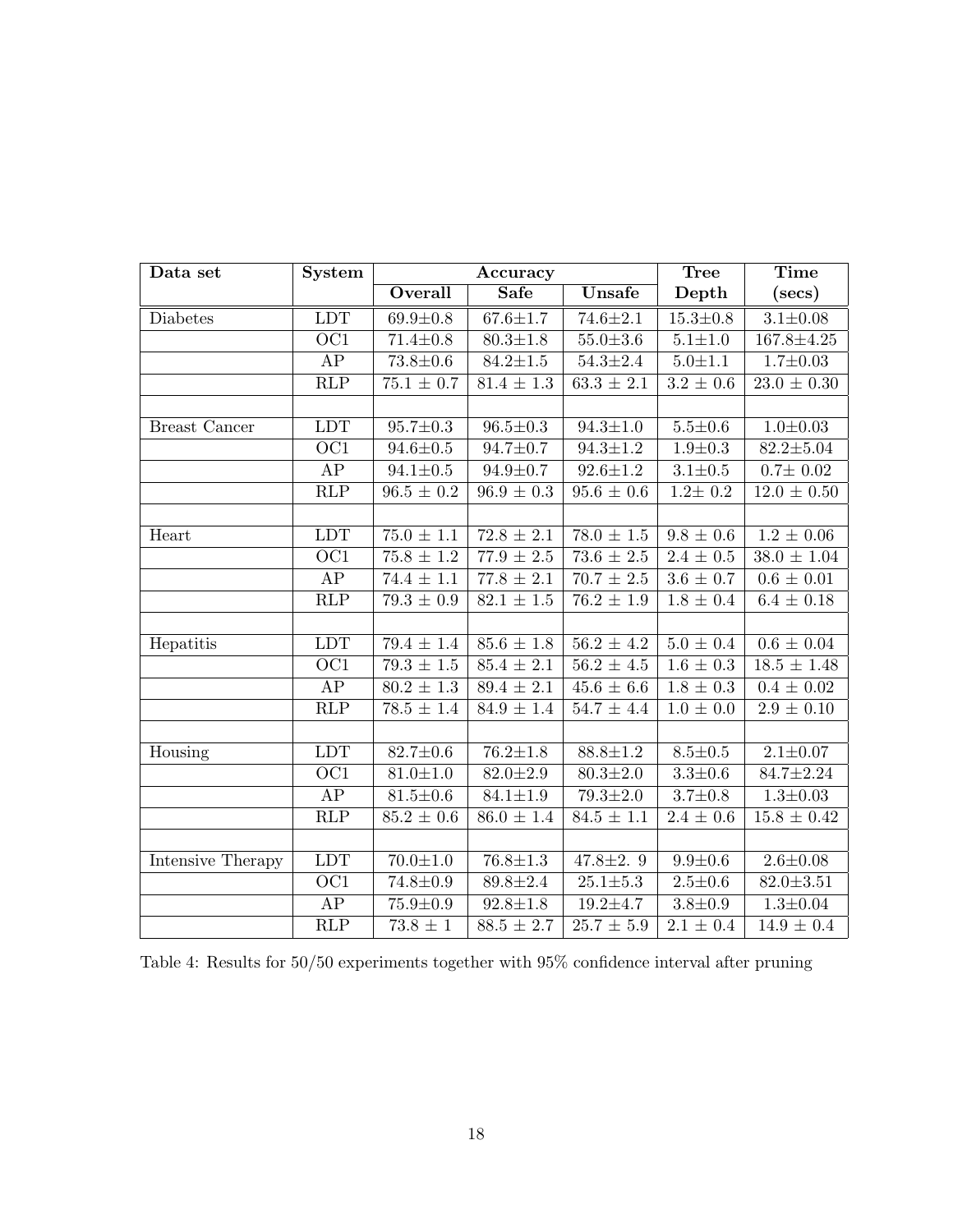significantly poorer than LDT's performance, such trees are useless in practice. Indeed, the overall accuracy of 74.8% obtained by OC1 masks the information that in more than a quarter of the trials, OC1 produces simple, one node trees, labelled with the safe class, that are 100% accurate on the safe class but 0% accurate on the unsafe class.

A comparison of these results with those obtained without pruning (given in table 3) reveals the effects of pruning. As expected, pruning does improve accuracy in most cases. More interestingly, the use of pruning with OC1 and AP results in improving the accuracy of the unsafe class for just the breast cancer dataset. For the other 3 data sets, the use of pruning with OC1 and AP actually results in a decrease in the accuracy of the unsafe class. The adoption of the safer MCCP method does improve the accuracy of the unsafe class, but, this is at the expense of a reduction in the accuracy of the safe class. Although this is reasonable in the context of safety, these results show that pruning methods do not necessarily result in balanced improvements to the accuracy of all the classes.

Earlier, discussion of ICET's results prior to pruning (figure 8) was postponed in case the lack of variation in accuracy was due to the omission of pruning. As the results in figure 10 show, even after pruning is employed, the accuracy does not vary much on either class as the ratio of misclassification costs is increased.

This behaviour is not too surprising when we consider how ICET works. At the bottom level (figure 6), it uses C4.5 to generate trees based on the post-pruning parameter CF, and a selection function ICF that has biases  $C_i$  and  $\omega$ . The pruning algorithm adopted is the error based pruning method that does not directly take account of costs but may be influenced indirectly by the parameter CF. Thus the extent to which the trees generated by C4.5 are influenced by costs depends on how well the genetic algorithm learns biases that relate to the costs. The results show that in its current form, the genetic algorithm is unable to learn the biases in a way that is sufficient for generating trees that are biased towards a particular class. Prior to these experiments, this author (as well as Turney (1995), p 390) thought that ICET's inability to improve the accuracy of the unsafe class was due to the fewer number of examples available relative to the safe class. So it is worth noting that, as the results of the housing data (where each class has approximately 50% of the data) show, ICET's lack of sensitivity to unbalanced misclassification costs is independent of the proportion of examples available for training from each class.

## 4 Conclusion and Future Work

This paper has presented a decision tree induction algorithm aimed at domains where safety is paramount, costs of misclassification are not easy to estimate accurately and where it is known that the cost of misclassification for one of the classes is significantly higher than another. The algorithm errs on the side of caution by aiming to avoid concluding that a process is safe without supporting examples. To improve the chances of achieving this goal the algorithm utilises oblique divisions in preference to the less flexible axis-parallel splits. The algorithm, called LDT, utilises the linear discriminant method to identify the initial division which is then adapted to favour the development of a tree that errs on the safe side.

An alternative way of tackling the problem could be to utilise an existing cost-sensitive algorithm and use a high cost for the more costly class. Given the use of oblique splits,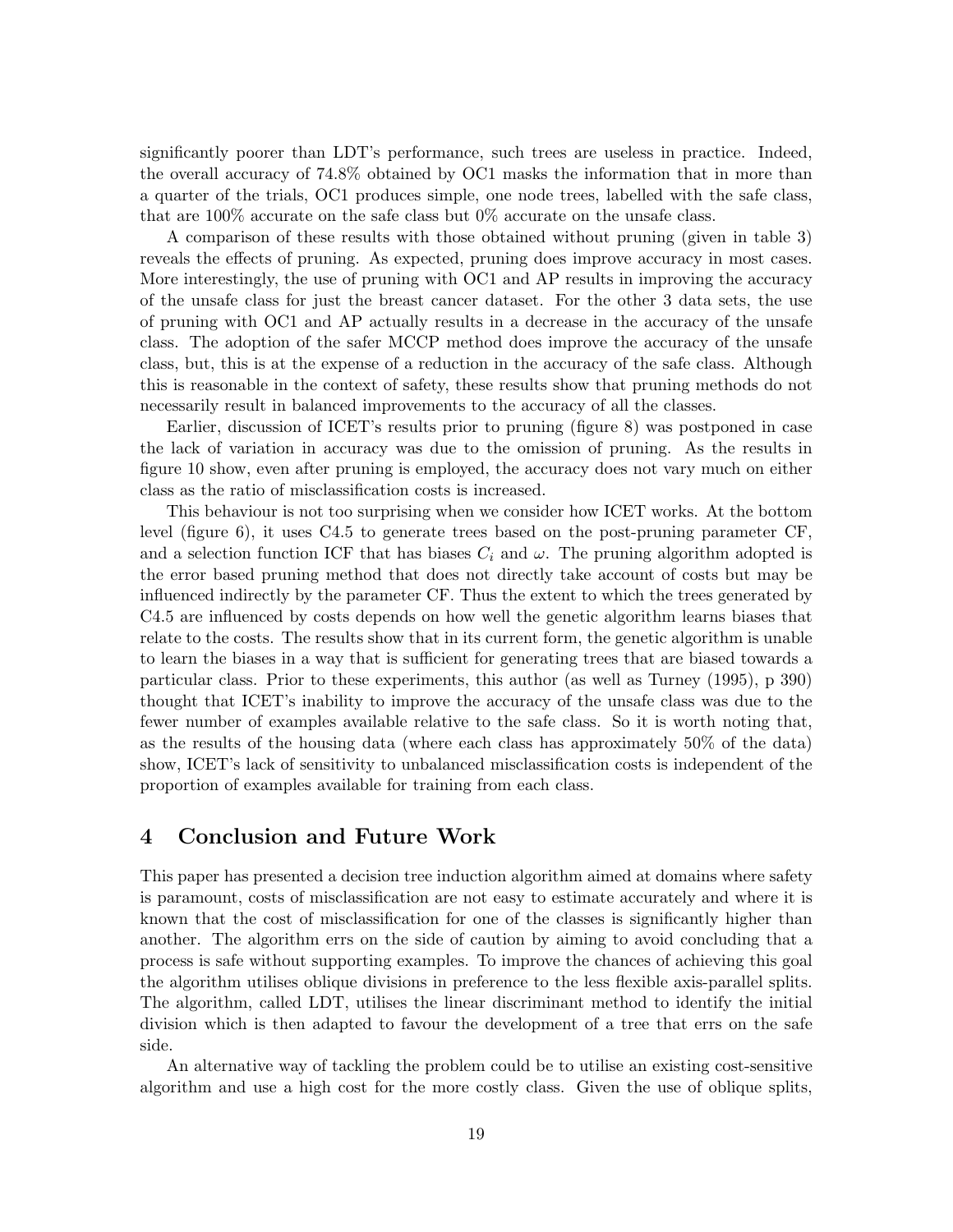

Figure 10: ICET's behaviour after pruning, as the misclassification ratio unsafe/safe is increased

it could also be argued that existing oblique decision tree algorithms may be adequate. Hence, the algorithm is evaluated relative to OC1, the axis parallel approach (AP), Robust Linear Programming (RLP) and an implementation of ICET. Since pruning can have its own effects on accuracy, experiments were carried out both before and after pruning. The default pruning methods were adopted for OC1, AP, and ICET, while a simple variation of the MCCP method that took account of safety was used with LDT. Both before and after pruning, LDT produces trees that are significantly safer than OC1, AP, RLP and ICET. The only exception occurs on the breast cancer data set after pruning, where OC1 performs as well as LDT, and where, with accuracies of about 95%, there is not much scope for improvement. Since ICET is an approach that takes account of costs of misclassification, a reasonable proposal for inducing safer trees is to increase the cost of misclassification in the unsafe class relative to the safe class. Hence experiments, in which the ratio of costs of misclassifications was varied were carried out on an implementation of ICET. The results revealed that ICET is not particularly sensitive to imbalanced costs of misclassification and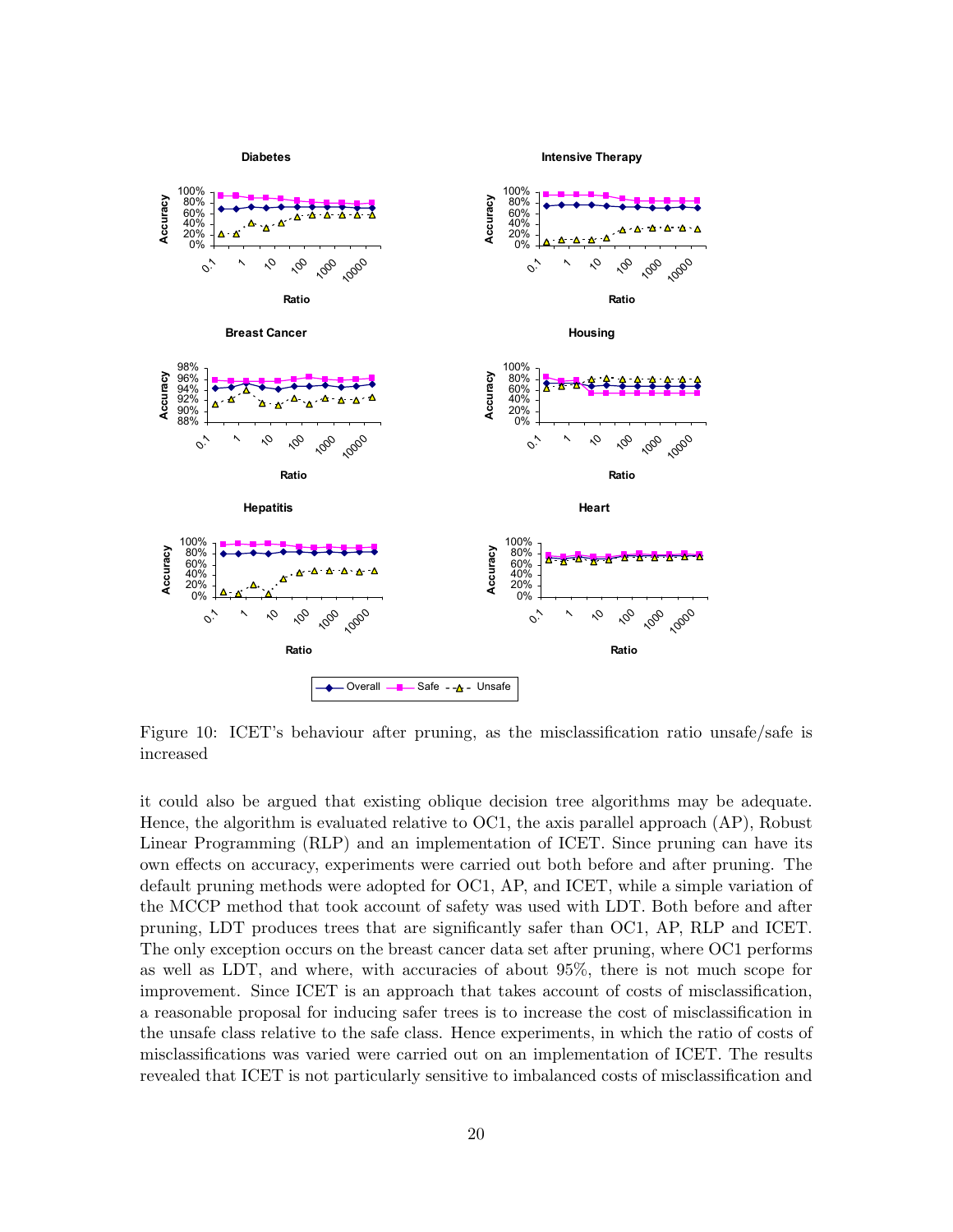that the trees do not become any safer as the ratio is increased. Further, the experiments show that this lack of sensitivity is not simply due to an imbalance in the proportion of examples available in the classes as previously thought.

In general, the improvements in safety obtained by LDT are without sacrificing the overall accuracy. For the diabetes, breast cancer, and housing datasets, the overall accuracy obtained by LDT is similar to that obtained by OC1, both before and after pruning. For the intensive therapy data set, the overall accuracy obtained by OC1 and AP is significantly higher than that obtained by LDT. However, this is achieved by taking advantage of the low ratio of unsafe cases in the data set to the extent that over a quarter of the trees degenerate into always returning the safe class. Such degenerate trees are, of course, not much use in any application.

Comparing the results obtained before and after pruning reveals that post-pruning methods can have an unbalanced effect on the accuracy of the classes. The use of the default pruning strategies with OC1, AP, and ICET resulted in no significant improvement to the safety of the trees, while the use of the adapted pruning method improved the safety of the trees, but with a reduction in the accuracy of the safe class.

There are several areas for further work. In a related study, non-linear divisions have been used to develop a cost-sensitive algorithm (Vadera, 2005) but which relies on the availability of costs. Adapting non-linear divisions for safety applications is likely to be more difficult but represents a natural extension of this work. Several authors have also experimented with the use of boosting for cost-sensitive problems (Domingos, 1999; Fan, Stolfo, Zhang, & Chan, 1999; Ting, 2000; Merler, Furlanello, Larcher, & Sboner, 2003). Attempts to use boosting coupled with the algorithm presented in this paper also represents a further potential enhancement.

To conclude, this paper has developed a tree induction algorithm that results in safer trees whilst maintaining overall accuracy and which is more appropriate for safety applications.

## 5 Acknowledgements

The work presented in this paper is a significant development of work that was initiated with the help of a Research Assistant, Said Nechab in 1994-95. In particular, the motivation and examples in section 2 appear in a previous joint paper written and presented by the author at Knowldege Based Systems Conference in 1996.

The author is grateful to David Ventura for implementing ICET as part of his MSc project, and for the results included in appendix B.

The author is also grateful to Sreerama Murthy for making his OC1 system available and the anonymous referees for their comments.

## References

Althoff, K., Auriol, E., Barletta, R., & Manago, M. (1995). A review of industrial case-based reasoning tools. Oxford: AI Intelligence.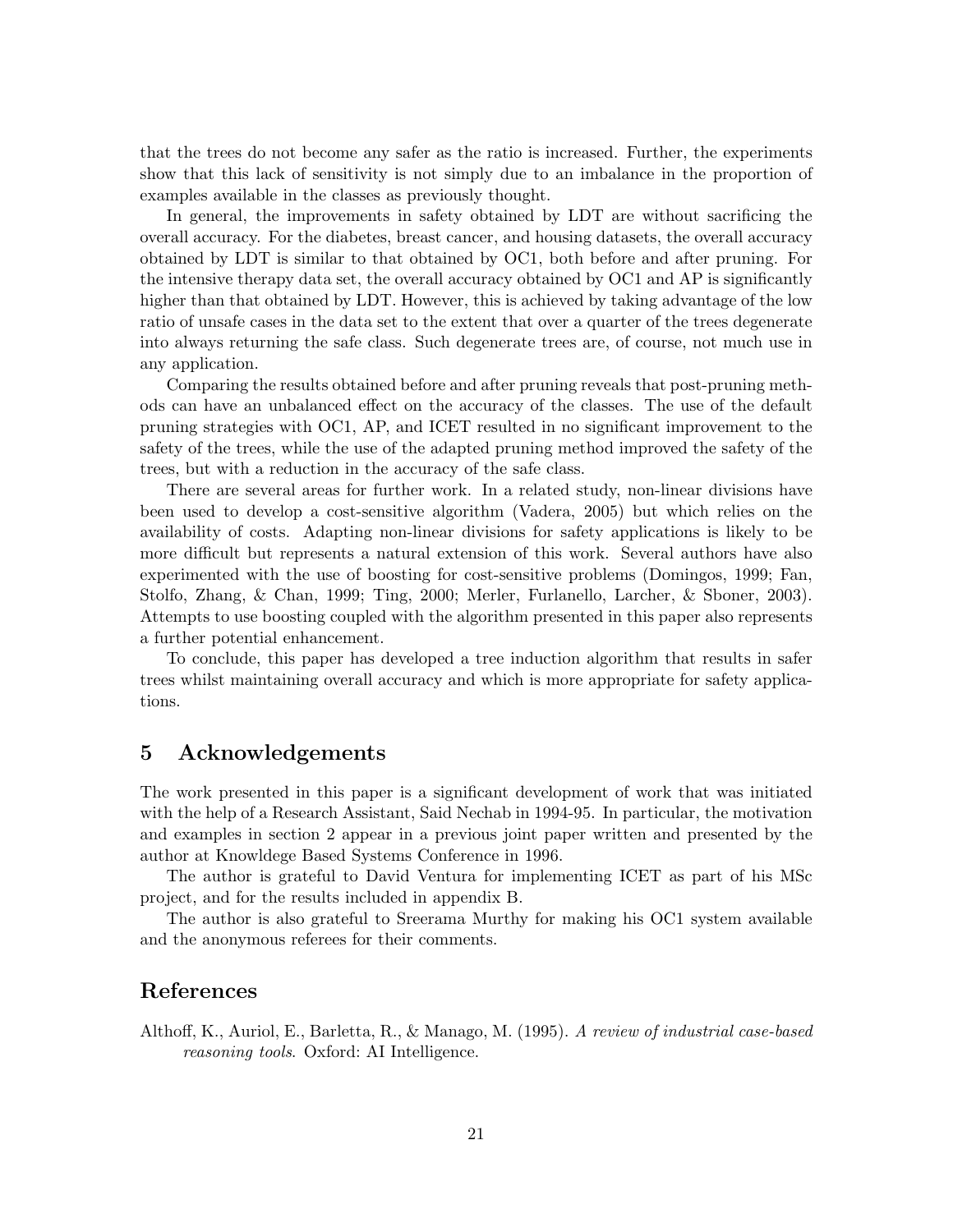- Bennett, K. P. (1999). On mathematical programming methods and support vector machines. In Schoelkopf, A., Burges, C., & Smola, A. (Eds.), Advances in Kernel Methods – Support Vector Machines, chap. 19, pp. 307–326. MIT Press, Cambridge, MA.
- Berry, M., & Linoff, G. (2004). *Data Mining Techniques* (2nd edition). John Wiley.
- Blake, C., & Merz, C. (1998). UCI Repository of Machine Learning Databases. [http: //www.ics.uci.edu/ mlearn/ MLRepository.html], Irvine, CA: University of California, Department of Information and Computer Science, USA.
- Bradford, J., Kunz, C., Kohavi, R., Brunk, C., & Brodley, C. (1998). Pruning decision trees with misclassification costs. In Proceedings of the Tenth European Conference on Machine Learning, pp. 131–136.
- Breiman, L., Friedman, J. H., Olsen, R. A., & Stone, C. J. (1984). Classification and Regression Trees. Belmont: Wadsworth.
- Breslow, L., & Aha, D. (1997). Simplifying decision trees: A survey. *Knowledge Engineering* Review, 12, 1–40.
- Cohen, R. (1995). Empirical Methods for Artificial Intelligence. Massachusetts : MIT Press.
- Domingos, P. (1999). MetaCost: A general method for making classifiers cost-sensitive. In Proceedings of the Fifth International Conference on Knowledge Discovery and Data Mining, pp. 155–164.
- Draper, B., Brodley, C. E., & Utgoff, P. E. (1994). Goal-directed classification using linear machine decision trees. IEEE Transactions on Pattern Analysis and Machine Intelligence, 16 (9), 888–893.
- Elkan, C. (2001). The foundations of cost-sensitive learning. In Proceedings of the 17th International Joint Conference on Artificial Intelligence, pp. 973–978.
- Elomaa, T., & Kaariaine, M. (2001). An analysis of reduced error pruning. Journal of Artificial Intelligence Research, 15, 163–187.
- Fan, W., Stolfo, S., Zhang, J., & Chan, P. (1999). AdaCost: Misclassification cost-sensitive boosting. In Proceedings of the 16th International Conference on Machine Learning, pp. 97–105. Morgan Kaufmann, San Francisco, CA.
- Frank, E., & Witten, I. (1998). Reduced-error pruning with significance tests, [http://citeseer.ist.psu.edu/frank98reducederror.html]..
- Grefenstette, J. (1986). Optimization of control parameters for genetic algorithms. IEEE Transactions on Systems, Man, and Cybernetics, 16, 122–128.
- Knoll, U., Nakhaeizadeh, G., & Tausend, B. (1994). Cost-sensitive pruning of decision trees. In Proceedings of the Eight European Conference on Machine Learning, Vol. 2, pp. 383–386, Berlin, Germany. Springer-Verlag.
- Kolodner, J. (1993). Case-based Reasoning. Palo Also, CA:Morgan Kaufman.
- Martin, A., Doddington, G., Kamm, T., Ordowski, M., & Przybocki, M. (1997). The DET curve in assessment of detection task performance. In Proceedings of Eurospeech '97, pp. 1895–1898, Rhodes, Greece.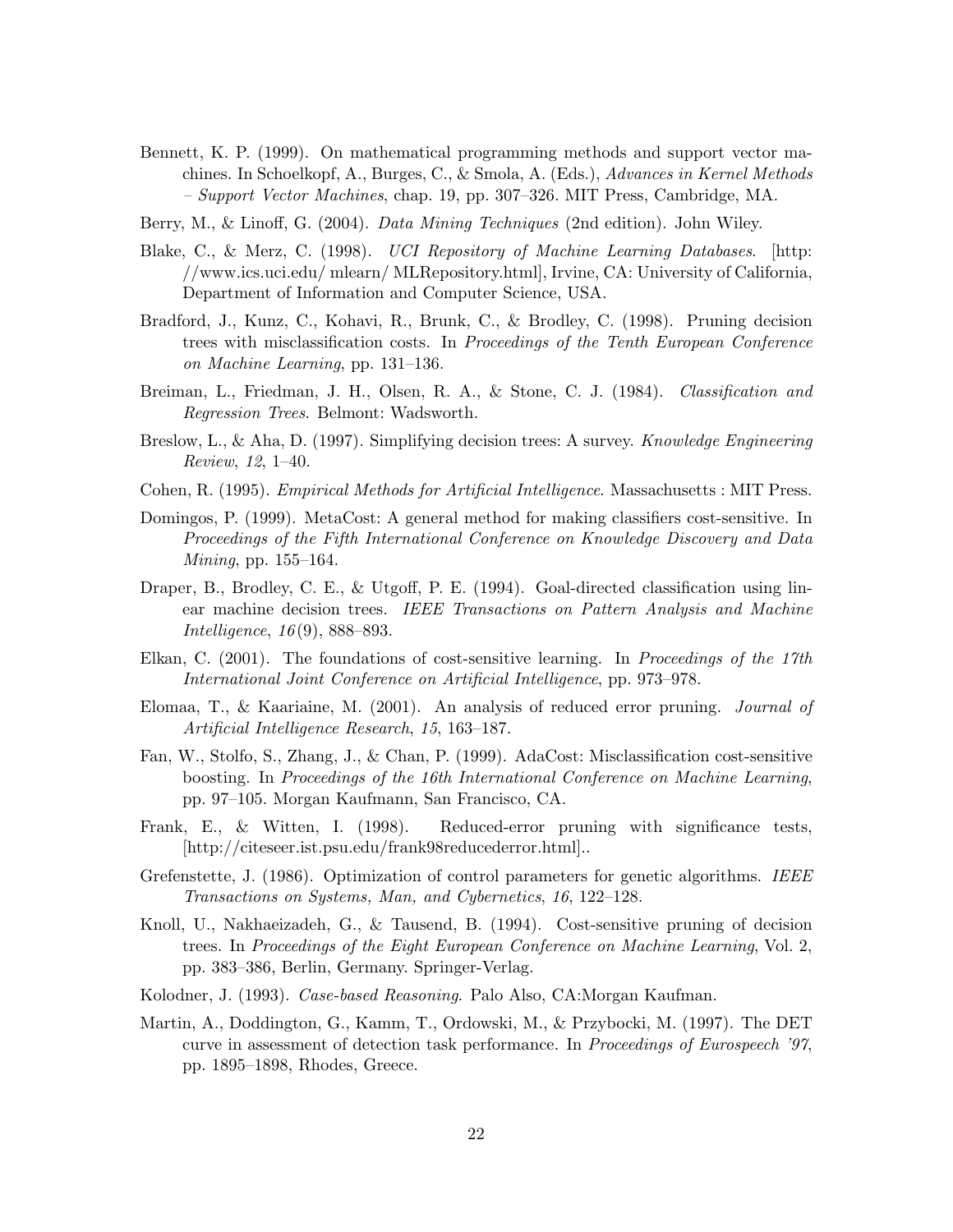- Merler, S., Furlanello, C., Larcher, B., & Sboner, A. (2003). Automatic model selection in cost-sensitive boosting. Information Fusion, 4, 3–10.
- Mingers, J. (1989). An empirical comparison of pruning methods for decision tree induction. Machine Learning, 4, 227–243.
- Morrison, D. (1976). *Multivariate Statistical Methods* (Second edition). New York : McGraw-Hill.
- Murthy, S., Kasif, S., & Salzberg, S. (1994). A system for induction of oblique decision trees. Journal of Artificial Intelligence Research, 2, 1–32.
- Norusis, M. (1994). *SPSS Advanced Statistics 6.1*. SPSS Inc., Chicago, Illinois 60611, USA.
- Núñez, M. (1991). The use of background knowledge in decision tree induction. *Machine* Learning, 6, 231–250.
- Pazzani, M., Merz, C., Murphy, P., Ali, K., Hurne, T., & Brunk, C. (1994). Reducing misclassification costs: Knowledge-intensive approaches to learning from noisy data. In Proceedings of the Eleventh International Conference on Machine Learning, pp. 217–225.
- Provost, F. J., & Buchanan, B. G. (1995). Inductive policy: The pragmatics of bias selection. Machine Learning, 20, 35–61.
- Provost, F. J., Fawcett, T., & Kohavi, R. (1998). The case against accuracy estimation for comparing induction algorithms. In Proceedings of the Fifteenth International Conference on Machine Learning, pp. 445–553.
- Quinlan, J. R. (1987). Simplifying decision trees. International Journal of Man-Macine Studies, 27, 221–234.
- Quinlan, J. R. (1993). C4.5 : Programs for Machine Learning. California:Morgan Kauffman.
- Tan, M. (1993). Cost-sensitive learning of classification knowledge and its applications in robotics. Machine Learning, 13, 7–33.
- Ting, K. (2000). A comparative study of cost-sensitive boosting algorithms. In Proceedings of the 17th International Conference on Machine Learning, pp. 983–990.
- Turney, P. (1995). Cost sensitive classification: Empirical evaluation of a hybrid genetic decision tree induction algorithm. Journal of Artificial Intelligence Research, 2, 369– 409.
- Vadera, S. (2005). Inducing Cost-Sensitive Nonlinear Decision Trees, Technical Report. School of Computing, Science and Engineering, University of Salford, Salford, M5 4WT, UK, [http://citeseer.ist.psu.edu].
- Vadera, S., & Ventura, D. (2001). A comparison of cost-sensitive decision tree learning algorithms. In Proceedings of the Second European Conference on Intelligent Management Systems in Operations, pp. 79–86.
- Vanderbe, R. (2002). Logo: Optimisation and Applications Web Site. Princeton University, NJ 08544, [http://orfe.princeton.edu/ loqo/].
- Zadrozny, B., Langford, J., & Abe, N. (2003). A simple method for cost-sensitive learning. IBM Technical Report RC22666, [http://citeseer.ist.psu.edu/zadrozny03simple.html].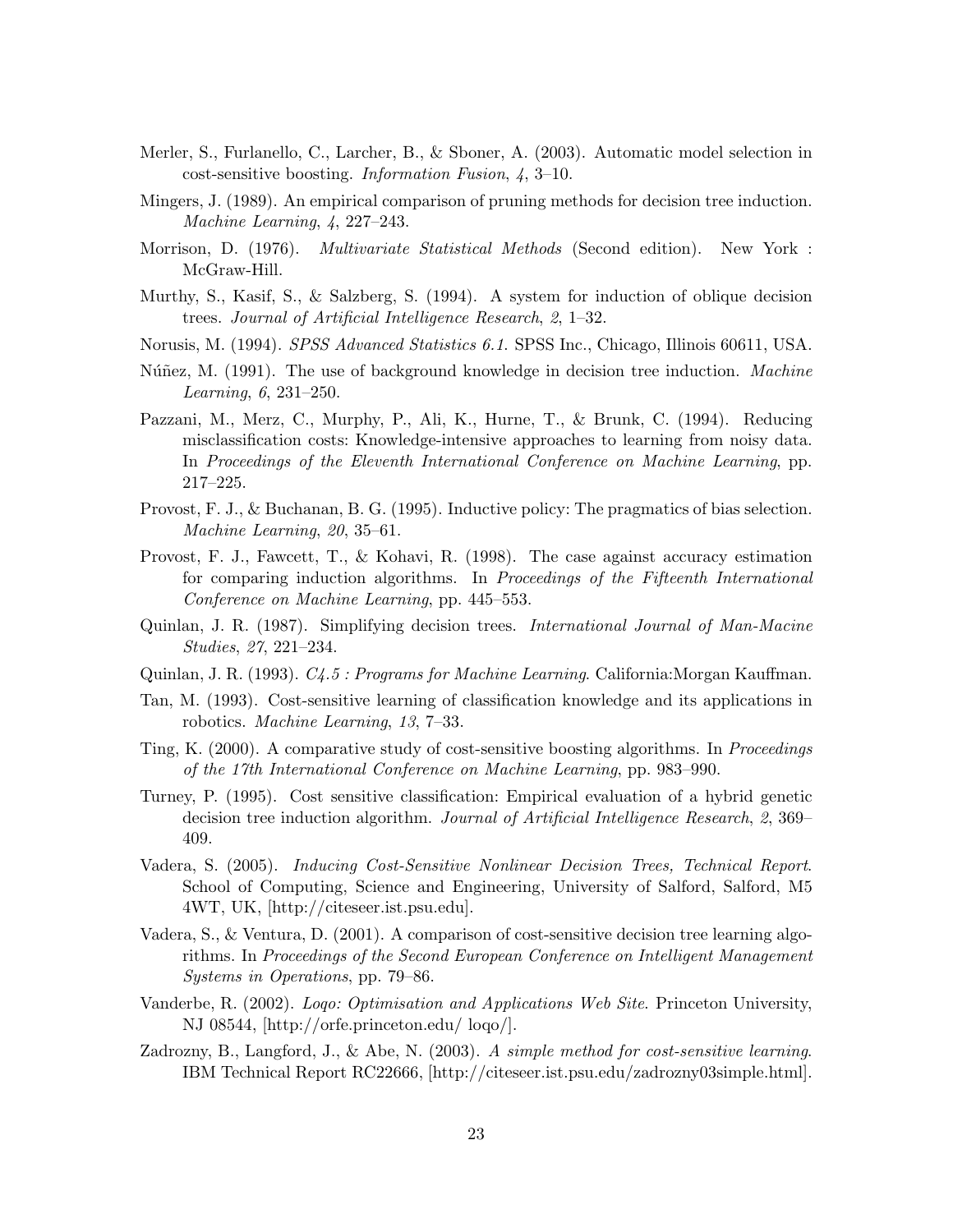# A Results of Empirical Evaluations of LDT, AP, RLP and OC1

This appendix presents the complete set of results for LDT, AP,RLP and OC1 both before and after pruning. The experimental method used is described in the body of the paper.

| Diabetes (unpruned) |                 |                |                |                |                |                  |  |  |  |
|---------------------|-----------------|----------------|----------------|----------------|----------------|------------------|--|--|--|
| Train/Test          | System          | Accuracy       | Safe           | Unsafe         | Depth          | Time $(s)$       |  |  |  |
| 30/70               | <b>LDT</b>      | $68.1 \pm 1.6$ | $73.1 \pm 1.2$ | $58.9 \pm 2.0$ | $13.3 \pm 0.5$ | $1.7 \pm 0.05$   |  |  |  |
|                     | OC1             | $67.7 \pm 0.8$ | $75.2 \pm 1.2$ | $54.0 \pm 1.6$ | $9.4 \pm 0.4$  | $92.0 \pm 2.46$  |  |  |  |
|                     | AP              | $68.5 \pm 1.0$ | $76.0 \pm 1.1$ | $54.8 \pm 1.9$ | $12.2 \pm 0.5$ | $1.0 \pm 0.02$   |  |  |  |
|                     | RLP             | $66.9 \pm 0.7$ | $71.8 \pm 1.1$ | $58.0 \pm 1.7$ | $38.4 \pm 5.4$ | $13.60 \pm 0.20$ |  |  |  |
|                     |                 |                |                |                |                |                  |  |  |  |
| 50/50               | <b>LDT</b>      | $69.4 \pm 1.5$ | $73.8 \pm 0.9$ | $61.3 \pm 1.4$ | $17.1 \pm 0.7$ | $3.3 \pm 0.09$   |  |  |  |
|                     | OC <sub>1</sub> | $68.5 \pm 1.2$ | $75.5 \pm 1.0$ | $55.4 \pm 1.6$ | $11.2 \pm 0.3$ | $192.3 \pm 5.10$ |  |  |  |
|                     | AP              | $69.7 \pm 1.1$ | $76.4 \pm 0.9$ | $57.2 \pm 1.4$ | $14.2 \pm 0.4$ | $1.8 \pm 0.03$   |  |  |  |
|                     | <b>RLP</b>      | $67.4 \pm 0.7$ | $72.5 \pm 1.1$ | $57.9 \pm 1.5$ | $46.0 \pm 3.8$ | $27.3 \pm 0.31$  |  |  |  |
|                     |                 |                |                |                |                |                  |  |  |  |
| 70/30               | <b>LDT</b>      | $68.7 \pm 2.2$ | $73.8 \pm 1.0$ | $59.5 \pm 1.8$ | $19.1 \pm 0.6$ | $5.0 \pm 0.08$   |  |  |  |
|                     | OC1             | $68.4 \pm 1.3$ | $75.8 \pm 1.1$ | $55.1 \pm 1.7$ | $12.7 \pm 0.4$ | $313.0 \pm 9.60$ |  |  |  |
|                     | AP              | $69.6 \pm 1.4$ | $77.5 \pm 1.0$ | $55.3 \pm 1.6$ | $15.4 \pm 0.5$ | $2.7 \pm 0.05$   |  |  |  |
|                     | <b>RLP</b>      | $68.0 \pm 0.8$ | $74.0 \pm 1.1$ | $57.1 \pm 1.5$ | $46.9 \pm 3.3$ | $42.8 \pm 0.30$  |  |  |  |

| Breast Cancer (unpruned) |                 |                |                 |                  |                |                  |  |  |  |  |
|--------------------------|-----------------|----------------|-----------------|------------------|----------------|------------------|--|--|--|--|
| Train/Test               | System          | Accuracy       | Safe            | Unsafe           | Depth          | Time $(s)$       |  |  |  |  |
| 30/70                    | <b>LDT</b>      | $94.9 \pm 0.8$ | $96.4 \pm 0.3$  | $92.0 \pm 0.9$   | $5.5 \pm 0.3$  | $0.6 \pm 0.03$   |  |  |  |  |
|                          | OC <sub>1</sub> | $93.6 \pm 0.5$ | $95.8 \pm 0.5$  | $89.5 \pm 1.4$   | $4.4 \pm 0.3$  | $43.0 \pm 2.09$  |  |  |  |  |
|                          | AP              | $93.9 \pm 0.7$ | $95.6 \pm 0.4$  | $90.8 \pm 0.8$   | $6.2 \pm 0.5$  | $0.3 \pm 0.01$   |  |  |  |  |
|                          | <b>RLP</b>      | $93.9 \pm 0.4$ | $96.2 \pm 0.37$ | $89.64 \pm 1.41$ | $4.6 \pm 2.7$  | $6.3 \pm 0.40$   |  |  |  |  |
|                          |                 |                |                 |                  |                |                  |  |  |  |  |
| 50/50                    | <b>LDT</b>      | $95.1 \pm 1.0$ | $96.4 \pm 0.3$  | $92.6 \pm 1.1$   | $7.1 \pm 0.4$  | $1.1 \pm 0.03$   |  |  |  |  |
|                          | OC <sub>1</sub> | $94.3 \pm 0.5$ | $96.4 \pm 0.3$  | $90.4 \pm 1.2$   | $6.3 \pm 0.3$  | $91.5 \pm 7.27$  |  |  |  |  |
|                          | AP              | $94.5 \pm 0.8$ | $96.4 \pm 0.4$  | $90.8 \pm 1.0$   | $7.7 \pm 0.4$  | $0.7 \pm 0.02$   |  |  |  |  |
|                          | <b>RLP</b>      | $94.8 \pm 0.4$ | $96.4 \pm 0.3$  | $91.9 \pm 1.2$   | $16.5 \pm 5.1$ | $13.8 \pm 0.52$  |  |  |  |  |
|                          |                 |                |                 |                  |                |                  |  |  |  |  |
| 70/30                    | <b>LDT</b>      | $95.1 \pm 1.0$ | $96.7 \pm 0.4$  | $92.2 \pm 1.2$   | $8.3 \pm 0.4$  | $1.8 \pm 0.05$   |  |  |  |  |
|                          | OC <sub>1</sub> | $94.5 \pm 0.7$ | $96.3 \pm 0.4$  | $91.0 \pm 1.0$   | $6.8 + 0.3$    | $145.2 \pm 6.77$ |  |  |  |  |
|                          | AP              | $94.6 \pm 0.8$ | $96.2 \pm 0.5$  | $91.7 \pm 1.0$   | $8.7 \pm 0.4$  | $1.2 \pm 0.04$   |  |  |  |  |
|                          | <b>RLP</b>      | $93.5 \pm 0.5$ | $95.8 \pm 0.4$  | $89.2 \pm 1.5$   | $14.6 \pm 4.5$ | $23.4 \pm 0.60$  |  |  |  |  |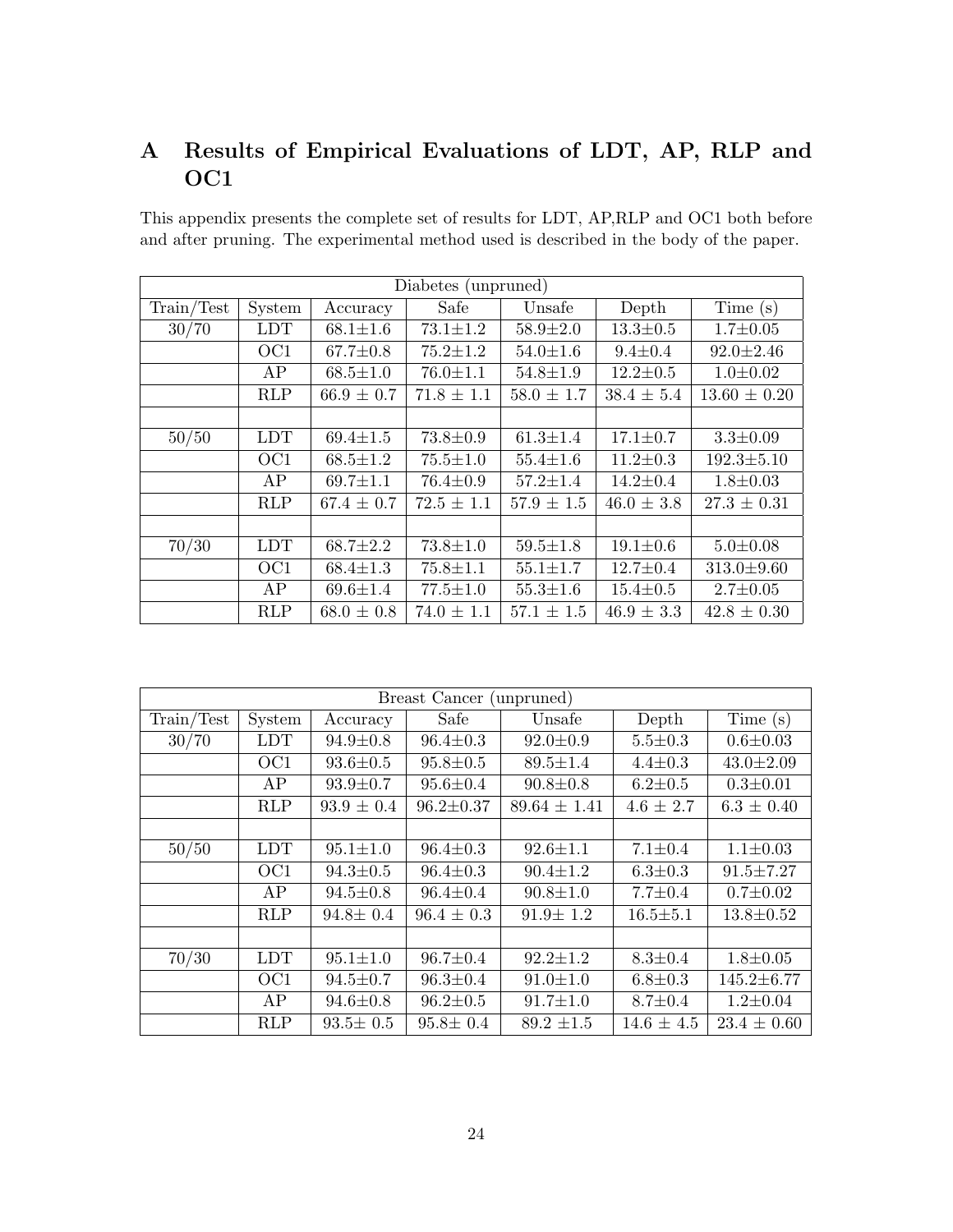| Heart(unpruned) |            |                |                |                |                |                 |  |  |  |
|-----------------|------------|----------------|----------------|----------------|----------------|-----------------|--|--|--|
| Train/Test      | System     | Accuracy       | Safe           | Unsafe         | Depth          | Time(s)         |  |  |  |
| 30/70           | <b>LDT</b> | $73.8 \pm 1.0$ | $74.0 \pm 1.8$ | $73.9 \pm 2.3$ | $7.5 \pm 0.5$  | $0.6 \pm 0.03$  |  |  |  |
|                 | OC1        | $73.1 \pm 0.9$ | $73.8 \pm 2.0$ | $72.5 \pm 1.9$ | $5.6 \pm 0.4$  | $19.9 \pm 0.76$ |  |  |  |
|                 | AP         | $72.9 \pm 1.0$ | $75.9 \pm 1.6$ | $69.6 \pm 2.5$ | $6.7 \pm 0.4$  | $0.4 \pm 0.01$  |  |  |  |
|                 | RLP        | $72.8 \pm 1.0$ | $74.9 \pm 1.6$ | $70.7 \pm 2.2$ | $9.0 \pm 4.0$  | $3.8 \pm 0.15$  |  |  |  |
|                 |            |                |                |                |                |                 |  |  |  |
| 50/50           | <b>LDT</b> | $74.1 \pm 1.1$ | $73.9 \pm 1.9$ | $74.7 \pm 1.6$ | $9.8 \pm 0.5$  | $1.3 \pm 0.05$  |  |  |  |
|                 | OC1        | $74.0 \pm 1.0$ | $74.4 \pm 1.7$ | $73.9 \pm 1.7$ | $6.8 \pm 0.3$  | $44.8 \pm 1.26$ |  |  |  |
|                 | AP         | $72.9 \pm 0.9$ | $74.4 \pm 1.7$ | $71.3 \pm 1.6$ | $7.8 \pm 0.3$  | $0.7 \pm 0.02$  |  |  |  |
|                 | <b>RLP</b> | $76.1 \pm 1.1$ | $77.8 \pm 2.2$ | $74.6 \pm 1.7$ | $26.6 \pm 6.1$ | $7.4 \pm 0.25$  |  |  |  |
|                 |            |                |                |                |                |                 |  |  |  |
| 70/30           | <b>LDT</b> | $73.6 \pm 1.2$ | $72.0 \pm 1.9$ | $75.2 \pm 2.0$ | $11.2 \pm 0.5$ | $2.1 \pm 0.07$  |  |  |  |
|                 | OC1        | $74.8 \pm 1.3$ | $75.6 \pm 2.1$ | $74.2 \pm 1.9$ | $7.6 \pm 0.3$  | $75.3 \pm 2.18$ |  |  |  |
|                 | AP         | $73.4 \pm 1.3$ | $75.1 \pm 2.0$ | $71.6 \pm 1.7$ | $9.2 \pm 0.5$  | $1.1 \pm 0.02$  |  |  |  |
|                 | <b>RLP</b> | $74.1 \pm 1.2$ | $74.4 \pm 2.3$ | $74.1 \pm 2.3$ | $33.3 \pm 5.8$ | $12.2 \pm 0.31$ |  |  |  |

|            | Hepatitis(unpruned) |                |                |                |                |                 |  |  |  |
|------------|---------------------|----------------|----------------|----------------|----------------|-----------------|--|--|--|
| Train/Test | System              | Accuracy       | Safe           | Unsafe         | Depth          | Time(s)         |  |  |  |
| 30/70      | <b>LDT</b>          | $79.6 \pm 1.3$ | $86.0 \pm 1.8$ | $55.9 \pm 3.7$ | $3.0 \pm 0.4$  | $0.3\,\pm\,0.0$ |  |  |  |
|            | OC <sub>1</sub>     | $80.0 \pm 1.2$ | $87.3 \pm 1.8$ | $53.3 \pm 4.4$ | $3.2 \pm 0.3$  | $8.6 \pm 0.6$   |  |  |  |
|            | AP                  | $79.7 \pm 1.1$ | $87.4 \pm 1.5$ | $50.5 \pm 3.9$ | $4.1 \pm 0.3$  | $0.2 \pm 0.0$   |  |  |  |
|            | RLP                 | $77.1 \pm 1.6$ | $83.4 \pm 1.8$ | $54.3 \pm 4.2$ | $1.1 \pm 0.1$  | $1.6 \pm 0.0$   |  |  |  |
|            |                     |                |                |                |                |                 |  |  |  |
| 50/50      | <b>LDT</b>          | $80.5 \pm 1.1$ | $87.0 \pm 1.5$ | $56.0 \pm 3.6$ | $5.1 \pm 0.4$  | $0.7 \pm 0.1$   |  |  |  |
|            | OC <sub>1</sub>     | $80.7 \pm 1.5$ | $87.4 \pm 1.6$ | $54.6 \pm 4.4$ | $4.7 \pm 0.4$  | $22.1 \pm 1.7$  |  |  |  |
|            | AP                  | $80.0 \pm 1.5$ | $87.1 \pm 1.7$ | $52.7 \pm 3.9$ | $5.6 \pm 0.4$  | $0.4 \pm 0.0$   |  |  |  |
|            | <b>RLP</b>          | $79.4 \pm 1.3$ | $86.1 \pm 1.4$ | $53.3 \pm 4.2$ | $4.8 \pm 3.3$  | $3.4 \pm 0.1$   |  |  |  |
|            |                     |                |                |                |                |                 |  |  |  |
| 70/30      | <b>LDT</b>          | $80.9 \pm 1.7$ | $86.9 \pm 1.9$ | $58.4 \pm 4.5$ | $7.1 \pm 0.5$  | $1.4 \pm 0.1$   |  |  |  |
|            | OC <sub>1</sub>     | $82.9 \pm 1.5$ | $89.5 \pm 1.7$ | $57.4 \pm 4.9$ | $5.5 \pm 0.3$  | $38.3 \pm 2.0$  |  |  |  |
|            | AP                  | $81.9 \pm 1.4$ | $88.0 \pm 1.8$ | $59.6 \pm 4.2$ | $6.4 \pm 0.4$  | $0.6 \pm 0.0$   |  |  |  |
|            | <b>RLP</b>          | $80.1 \pm 1.4$ | $87.4 \pm 1.6$ | $52.5 \pm 4.5$ | $13.2 \pm 5.0$ | $5.9 \pm 0.4$   |  |  |  |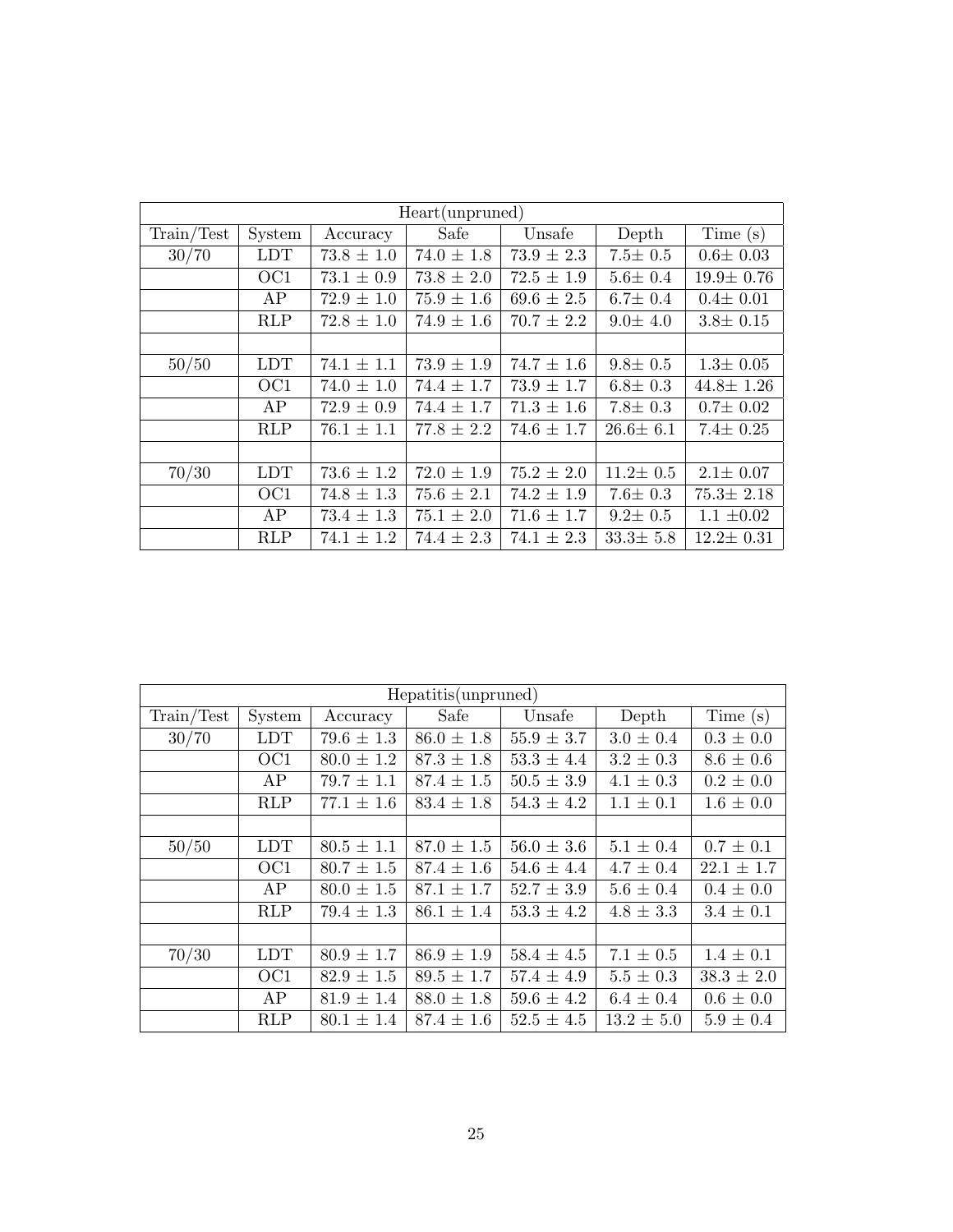| Housing (unpruned) |                  |                |                           |                |                           |                   |  |  |
|--------------------|------------------|----------------|---------------------------|----------------|---------------------------|-------------------|--|--|
| Train/Test         | System           | Accuracy       | Safe                      | Unsafe         | Depth                     | Time(s)           |  |  |
| 30/70              | <b>LDT</b>       | $82.8 \pm 1.0$ | $\overline{81.3{\pm}1.5}$ | $84.3 \pm 1.0$ | $7.9 \pm 0.5$             | $1.1 \pm 0.04$    |  |  |
|                    | OC1              | $80.9 \pm 0.5$ | $80.8 \pm 1.4$            | $81.1 \pm 1.1$ | $6.6 \pm 0.3$             | $45.5 \pm 1.31$   |  |  |
|                    | $\overline{AP}$  | $80.9 \pm 0.7$ | $80.2 \pm 1.3$            | $81.6 \pm 1.1$ | $8.1 \pm 0.4$             | $0.7 \pm 0.02$    |  |  |
|                    | RLP              | $82.3 \pm 0.6$ | $82.3 \pm 1.3$            | $82.4 \pm 1.1$ | $18.1 \pm 5.8$            | $9.2 \pm 0.18$    |  |  |
|                    |                  |                |                           |                |                           |                   |  |  |
| 50/50              | <b>LDT</b>       | $83.3 \pm 1.2$ | $81.3 \pm 1.3$            | $85.2 \pm 1.1$ | $10.2 \pm 0.5$            | $2.3 \pm 0.07$    |  |  |
|                    | OC1              | $82.4 \pm 0.8$ | $82.3 \pm 1.2$            | $82.6 \pm 1.2$ | $7.7 \pm 0.3$             | 104.6±4.41        |  |  |
|                    | AP               | $81.7 \pm 0.8$ | $81.3 \pm 1.2$            | $82.1 \pm 1.1$ | $9.2 \pm 0.4$             | $1.4 \pm 0.03$    |  |  |
|                    | RLP              | $83.1 \pm 0.5$ | $\frac{1}{81.2 \pm 1.2}$  | $85.0 \pm 1.1$ | $\overline{25.3 \pm 5.9}$ | $18.3 \pm 0.40$   |  |  |
|                    |                  |                |                           |                |                           |                   |  |  |
| $\sqrt{70/30}$     | <b>LDT</b>       | $83.4 \pm 1.3$ | $81.1 \pm 1.4$            | $85.6 \pm 1.0$ | $11.4 \pm 0.5$            | $3.6 + 0.09$      |  |  |
|                    | $\overline{OC1}$ | $82.3 \pm 0.8$ | $82.4 \pm 1.3$            | $82.3 \pm 1.1$ | $9.0 + 0.3$               | $164.5 \pm 4.10$  |  |  |
|                    | ${\rm AP}$       | $82.6 \pm 0.8$ | $82.8 \pm 1.5$            | $82.6 \pm 1.2$ | $11.0 \pm 0.4$            | $2.3 \pm 0.04$    |  |  |
|                    | RLP              | $83.2 \pm 0.7$ | $80.5 \pm 1.6$            | $85.7 \pm 1.1$ | $34.2 \pm 5.8$            | $30.1\,\pm\,0.56$ |  |  |
|                    |                  |                |                           |                |                           |                   |  |  |
|                    |                  |                | Intensive Therapy         | (unpruned)     |                           |                   |  |  |
| Train/Test         | System           | Accuracy       | Safe                      | Unsafe         | Depth                     | Time(s)           |  |  |
| 30/70              | <b>LDT</b>       | $70.0 \pm 0.9$ | $77.7 \pm 1.3$            | $44.3 \pm 2.4$ | $8.9 + 0.5$               | $1.5 \pm 0.07$    |  |  |
|                    | $\overline{OC1}$ | $72.1 \pm 0.5$ | $82.1 \pm 1.3$            | $38.7 \pm 2.2$ | $6.6 + 0.3$               | $42.2 \pm 2.50$   |  |  |
|                    | $\overline{AP}$  | $71.5 \pm 0.7$ | $81.5 \pm 1.4$            | $38.1 \pm 2.0$ | $7.9 \pm 0.4$             | $0.7 \pm 0.03$    |  |  |
|                    | RLP              | $69.5 \pm 0.8$ | $78.6 \pm 1.4$            | $39.1 \pm 2.6$ | $20.2 \pm 5.9$            | $8.3 \pm 0.27$    |  |  |
|                    |                  |                |                           |                |                           |                   |  |  |
| $\frac{50}{50}$    | <b>LDT</b>       | $70.4 \pm 1.0$ | $78.2 \pm 1.3$            | $44.2 \pm 2.4$ | $11.2 \pm 0.5$            | $3.0 \pm 0.09$    |  |  |
|                    | OC1              | $72.5 \pm 0.6$ | $83.0 \pm 1.0$            | $37.8 \pm 2.8$ | $8.2{\pm}0.4$             | $99.1 \pm 2.87$   |  |  |
|                    | $\overline{AP}$  | $72.2 \pm 0.7$ | $81.9 \pm 1.0$            | $39.7 \pm 2.3$ | $9.7 \pm 0.4$             | $1.4 \pm 0.04$    |  |  |
|                    | RLP              | $70.5 \pm 1.0$ | $80.6 \pm 1.4$            | $37.2 \pm 2.4$ | $25.0 \pm 5.9$            | $17.3 \pm 0.46$   |  |  |
|                    |                  |                |                           |                |                           |                   |  |  |
| 70/30              | <b>LDT</b>       | $71.4 \pm 0.9$ | $79.1 \pm 1.2$            | $45.3 \pm 3.2$ | $12.4 \pm 0.5$            | $4.4 + 0.11$      |  |  |
|                    | OC1              | $71.3 \pm 0.8$ | $81.0 \pm 1.1$            | $38.5{\pm}3.1$ | $9.3 \pm 0.4$             | $169.5 \pm 4.35$  |  |  |
|                    | AP               | $72.0 \pm 0.8$ | $81.5 \pm 1.2$            | $39.6 + 3.3$   | $11.0 \pm 0.5$            | $2.2 \pm 0.05$    |  |  |
|                    | $\overline{RLP}$ | $70.1 \pm 1.2$ | $79.0 \pm \overline{1.5}$ | $39.7 \pm 3.4$ | $40.2 \pm 5.1$            | $29.4 \pm 0.49$   |  |  |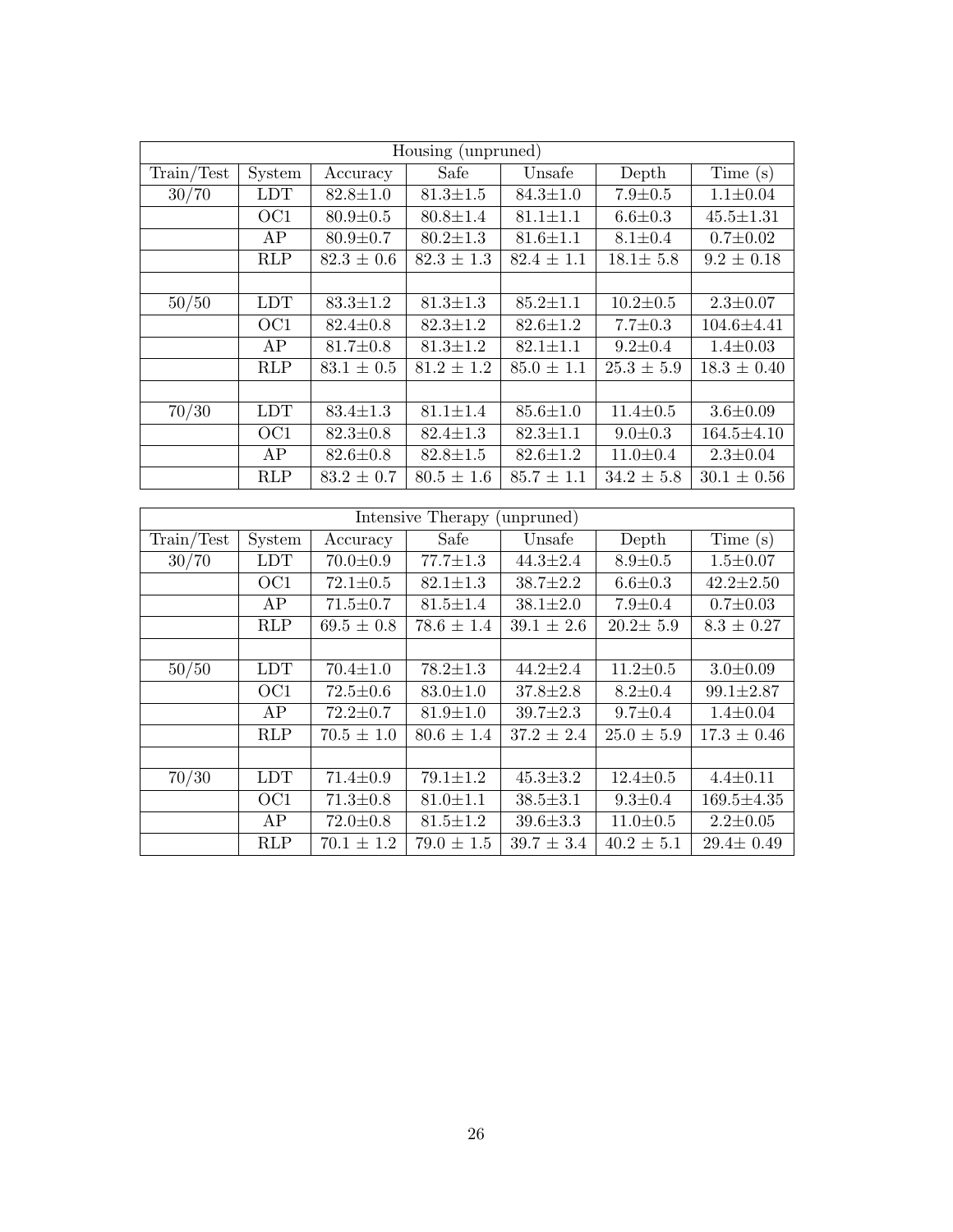| Diabetes (pruned) |            |                |                  |                  |                 |                  |  |  |  |  |
|-------------------|------------|----------------|------------------|------------------|-----------------|------------------|--|--|--|--|
| Train/Test        | System     | Accuracy       | Safe             | Unsafe           | Depth           | Time $(s)$       |  |  |  |  |
| 30/70             | <b>LDT</b> | $68.8 \pm 0.8$ | $67.9 \pm 2.1$   | $70.8 \pm 2.8$   | $11.8 \pm 0.8$  | $1.6 \pm 0.04$   |  |  |  |  |
|                   | OC1        | $70.6 \pm 0.7$ | $79.5 \pm 2.7$   | $54.2 \pm 5.1$   | $3.4 + 0.7$     | $79.0 \pm 2.16$  |  |  |  |  |
|                   | AP         | $71.7 \pm 0.7$ | $82.5 \pm 2.4$   | $52.0 \pm 3.5$   | $4.9 \pm 1.1$   | $0.9 + 0.02$     |  |  |  |  |
|                   | <b>RLP</b> | $74 \pm 0.54$  | $80.82 \pm 1.76$ | $61.52 \pm 3.12$ | $4.78 \pm 1.73$ | $10.2 \pm 0.47$  |  |  |  |  |
|                   |            |                |                  |                  |                 |                  |  |  |  |  |
| 50/50             | <b>LDT</b> | $69.9 \pm 0.8$ | $67.6 \pm 1.7$   | $74.6 \pm 2.1$   | $15.3 \pm 0.8$  | $3.1 \pm 0.08$   |  |  |  |  |
|                   | OC1        | $71.4 \pm 0.8$ | $80.3 \pm 1.8$   | $55.0 \pm 3.6$   | $5.1 + 1.0$     | $167.8 \pm 4.25$ |  |  |  |  |
|                   | AP         | $73.8 \pm 0.6$ | $84.2 \pm 1.5$   | $54.3 \pm 2.4$   | $5.0 \pm 1.1$   | $1.7 \pm 0.03$   |  |  |  |  |
|                   | <b>RLP</b> | $75.1 \pm 0.7$ | $81.4 \pm 1.3$   | $63.3 \pm 2.1$   | $3.2 \pm 0.6$   | $23.0 \pm 0.30$  |  |  |  |  |
|                   |            |                |                  |                  |                 |                  |  |  |  |  |
| 70/30             | <b>LDT</b> | $69.9 \pm 0.8$ | $67.6 \pm 1.7$   | $74.6 \pm 2.1$   | $15.3 \pm 0.8$  | $3.1 \pm 0.08$   |  |  |  |  |
|                   | OC1        | $71.7 \pm 0.9$ | $79.9 \pm 2.1$   | $56.6 \pm 3.3$   | $5.2 \pm 0.9$   | $276.5 \pm 6.98$ |  |  |  |  |
|                   | AP         | $73.6 \pm 0.8$ | $85.1 \pm 1.6$   | $52.8 \pm 2.5$   | $5.9 \pm 1.3$   | $2.6 \pm 0.05$   |  |  |  |  |
|                   | <b>RLP</b> | $74.5 \pm 0.9$ | $81.9 \pm 1.5$   | $60.9 \pm 2.8$   | $3.1 \pm 0.6$   | $37.5 \pm 0.37$  |  |  |  |  |

| Breast Cancer (pruned) |                 |                |                |                |               |                  |  |  |
|------------------------|-----------------|----------------|----------------|----------------|---------------|------------------|--|--|
| Train/Test             | System          | Accuracy       | Safe           | Unsafe         | Depth         | Time $(s)$       |  |  |
| 30/70                  | <b>LDT</b>      | $95.8 \pm 0.5$ | $96.0 \pm 0.5$ | $95.3 \pm 1.2$ | $5.5 \pm 0.9$ | $1.6 \pm 0.05$   |  |  |
|                        | OC1             | $94.0 \pm 0.4$ | $93.8 \pm 0.8$ | $94.3 \pm 0.8$ | $1.3 \pm 0.2$ | $36.1 \pm 1.95$  |  |  |
|                        | AP              | $92.7 \pm 0.5$ | $93.7 \pm 0.9$ | $90.8 \pm 1.8$ | $2.2 \pm 0.4$ | $0.3 \pm 0.02$   |  |  |
|                        | <b>RLP</b>      | $95.5 \pm 0.4$ | $96.3 \pm 0.4$ | $93.8 \pm 1.0$ | $5.1 \pm 0.3$ | $5.1 \pm 0.30$   |  |  |
|                        |                 |                |                |                |               |                  |  |  |
| 50/50                  | <b>LDT</b>      | $95.7 \pm 0.3$ | $96.5 \pm 0.3$ | $94.3 \pm 1.0$ | $5.5 \pm 0.6$ | $1.0 \pm 0.03$   |  |  |
|                        | OC <sub>1</sub> | $94.6 \pm 0.5$ | $94.7 \pm 0.7$ | $94.3 \pm 1.2$ | $1.9 \pm 0.3$ | $82.2 \pm 5.04$  |  |  |
|                        | AP              | $94.1 \pm 0.5$ | $94.9 \pm 0.7$ | $92.6 \pm 1.2$ | $3.1 \pm 0.5$ | $0.7 \pm 0.02$   |  |  |
|                        | <b>RLP</b>      | $96.5 \pm 0.2$ | $96.9 \pm 0.3$ | $95.6 \pm 0.6$ | $1.2 \pm 0.2$ | $12.0 \pm 0.50$  |  |  |
|                        |                 |                |                |                |               |                  |  |  |
| 70/30                  | <b>LDT</b>      | $95.8 \pm 0.5$ | $96.0 \pm 0.5$ | $95.3 \pm 1.2$ | $5.5 \pm 0.9$ | $1.6 \pm 0.05$   |  |  |
|                        | OC <sub>1</sub> | $95.4 \pm 0.4$ | $95.6 \pm 0.6$ | $95.2 \pm 1.0$ | $2.2 \pm 0.5$ | $123.4 \pm 5.88$ |  |  |
|                        | AP              | $94.4 \pm 0.5$ | $95.4 \pm 0.7$ | $92.8 \pm 1.2$ | $3.9 + 0.6$   | $1.1 \pm 0.04$   |  |  |
|                        | <b>RLP</b>      | $96.4 \pm 0.4$ | $96.6 \pm 0.5$ | $96.6 \pm 0.5$ | $2.5 \pm 2.0$ | $9.8 \pm 0.60$   |  |  |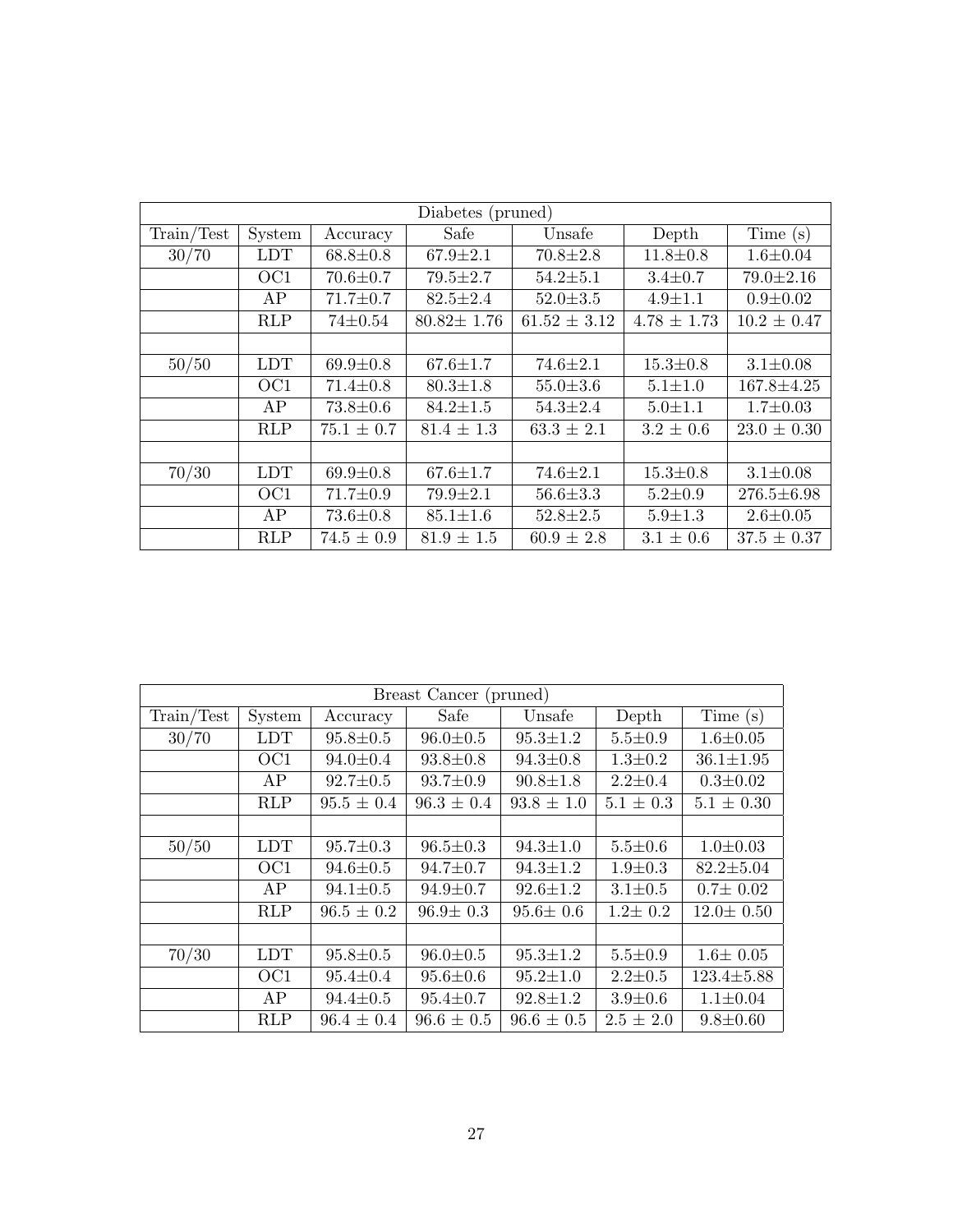| Heart(pruned) |                 |                |                |                |                |                 |  |
|---------------|-----------------|----------------|----------------|----------------|----------------|-----------------|--|
| Train/Test    | System          | Accuracy       | Safe           | Unsafe         | Depth          | Time $(s)$      |  |
| 30/70         | <b>LDT</b>      | $74.0 \pm 1.0$ | $72.7 \pm 2.5$ | $75.8 \pm 2.1$ | $7.2 \pm 0.7$  | $0.6 \pm 0.05$  |  |
|               | OC1             | $74.3 \pm 1.3$ | $75.9 \pm 3.2$ | $72.6 \pm 3.0$ | $1.4 \pm 0.2$  | $18.0 \pm 0.66$ |  |
|               | AP              | $73.9 \pm 0.9$ | $78.1 \pm 2.0$ | $69.1 \pm 2.6$ | $2.3 \pm 0.5$  | $0.3 \pm 0.01$  |  |
|               | <b>RLP</b>      | $78.3 \pm 1.0$ | $80.1 \pm 1.6$ | $76.1 \pm 1.9$ | $1.1 \pm 0.1$  | $3.4 \pm 0.13$  |  |
|               |                 |                |                |                |                |                 |  |
| 50/50         | <b>LDT</b>      | $75.0 \pm 1.1$ | $72.8 \pm 2.1$ | $78.0 \pm 1.5$ | $9.8 \pm 0.6$  | $1.2 \pm 0.06$  |  |
|               | OC <sub>1</sub> | $75.8 \pm 1.2$ | $77.9 \pm 2.5$ | $73.6 \pm 2.5$ | $2.4 \pm 0.5$  | $38.0 \pm 1.04$ |  |
|               | AP              | $74.4 \pm 1.1$ | $77.8 \pm 2.1$ | $70.7 \pm 2.5$ | $3.6 \pm 0.7$  | $0.6 \pm 0.01$  |  |
|               | <b>RLP</b>      | $79.3 \pm 0.9$ | $82.1 \pm 1.5$ | $76.2 \pm 1.9$ | $1.8 \pm 0.4$  | $6.4 \pm 0.18$  |  |
|               |                 |                |                |                |                |                 |  |
| 70/30         | <b>LDT</b>      | $75.4 \pm 1.4$ | $70.1 \pm 2.2$ | $81.7 \pm 1.8$ | $11.0 \pm 0.6$ | $1.9 \pm 0.07$  |  |
|               | OC <sub>1</sub> | $75.4 \pm 1.3$ | $78.0 \pm 2.6$ | $72.6 \pm 2.8$ | $2.8 \pm 0.5$  | $62.7 \pm 1.59$ |  |
|               | AP              | $75.7 \pm 1.4$ | $79.1 \pm 2.2$ | $71.8 \pm 2.4$ | $3.7 \pm 0.7$  | $1.0 \pm 0.02$  |  |
|               | <b>RLP</b>      | $79.9 \pm 1.2$ | $82.0 \pm 1.9$ | $77.7 \pm 1.8$ | $2.2 \pm 0.6$  | $10.4 \pm 0.29$ |  |

| Hepatitis(pruned) |                 |                |                |                |               |                 |  |
|-------------------|-----------------|----------------|----------------|----------------|---------------|-----------------|--|
| Train/Test        | System          | Accuracy       | Safe           | Unsafe         | Depth         | Time(s)         |  |
| 30/70             | <b>LDT</b>      | $78.8 \pm 1.4$ | $85.4 \pm 2.0$ | $54.5 \pm 4.0$ | $2.3 \pm 0.4$ | $0.2 \pm 0.01$  |  |
|                   | OC <sub>1</sub> | $78.5 \pm 1.3$ | $85.9 \pm 2.2$ | $50.8 \pm 5.4$ | $1.2 \pm 0.2$ | $7.2 \pm 0.53$  |  |
|                   | AP              | $78.2 \pm 1.3$ | $87.5 \pm 2.5$ | $44.3 \pm 6.5$ | $1.3 \pm 0.2$ | $0.2 \pm 0.01$  |  |
|                   | <b>RLP</b>      | $76.6 \pm 1.4$ | $83.3 \pm 1.7$ | $52.4 \pm 4.3$ | $1.0 \pm 0.0$ | $1.7 \pm 0.03$  |  |
|                   |                 |                |                |                |               |                 |  |
| 50/50             | <b>LDT</b>      | $79.4 \pm 1.4$ | $85.6 \pm 1.8$ | $56.2 \pm 4.2$ | $5.0 \pm 0.4$ | $0.6 \pm 0.04$  |  |
|                   | OC <sub>1</sub> | $79.3 \pm 1.5$ | $85.4 \pm 2.1$ | $56.2 \pm 4.5$ | $1.6 \pm 0.3$ | $18.5 \pm 1.48$ |  |
|                   | AP              | $80.2 \pm 1.3$ | $89.4 \pm 2.1$ | $45.6 \pm 6.6$ | $1.8 \pm 0.3$ | $0.4 \pm 0.02$  |  |
|                   | <b>RLP</b>      | $78.5 \pm 1.4$ | $84.9 \pm 1.4$ | $54.7 \pm 4.4$ | $1.0 \pm 0.0$ | $2.9 \pm 0.10$  |  |
|                   |                 |                |                |                |               |                 |  |
| 70/30             | <b>LDT</b>      | $81.7 \pm 1.3$ | $87.1 \pm 1.8$ | $61.9 \pm 4.2$ | $6.5 \pm 0.5$ | $1.2 \pm 0.08$  |  |
|                   | OC <sub>1</sub> | $82.4 \pm 1.5$ | $88.8 \pm 1.9$ | $58.2 \pm 5.1$ | $1.6 \pm 0.3$ | $31.4 \pm 2.13$ |  |
|                   | AP              | $82.3 \pm 1.7$ | $91.9 \pm 1.7$ | $47.1 \pm 6.7$ | $2.7 \pm 0.5$ | $0.6 \pm 0.03$  |  |
|                   | <b>RLP</b>      | $80.3 \pm 1.5$ | $86.0 \pm 1.8$ | $59.7 \pm 4.6$ | $2.3 \pm 2.0$ | $5.3 \pm 0.30$  |  |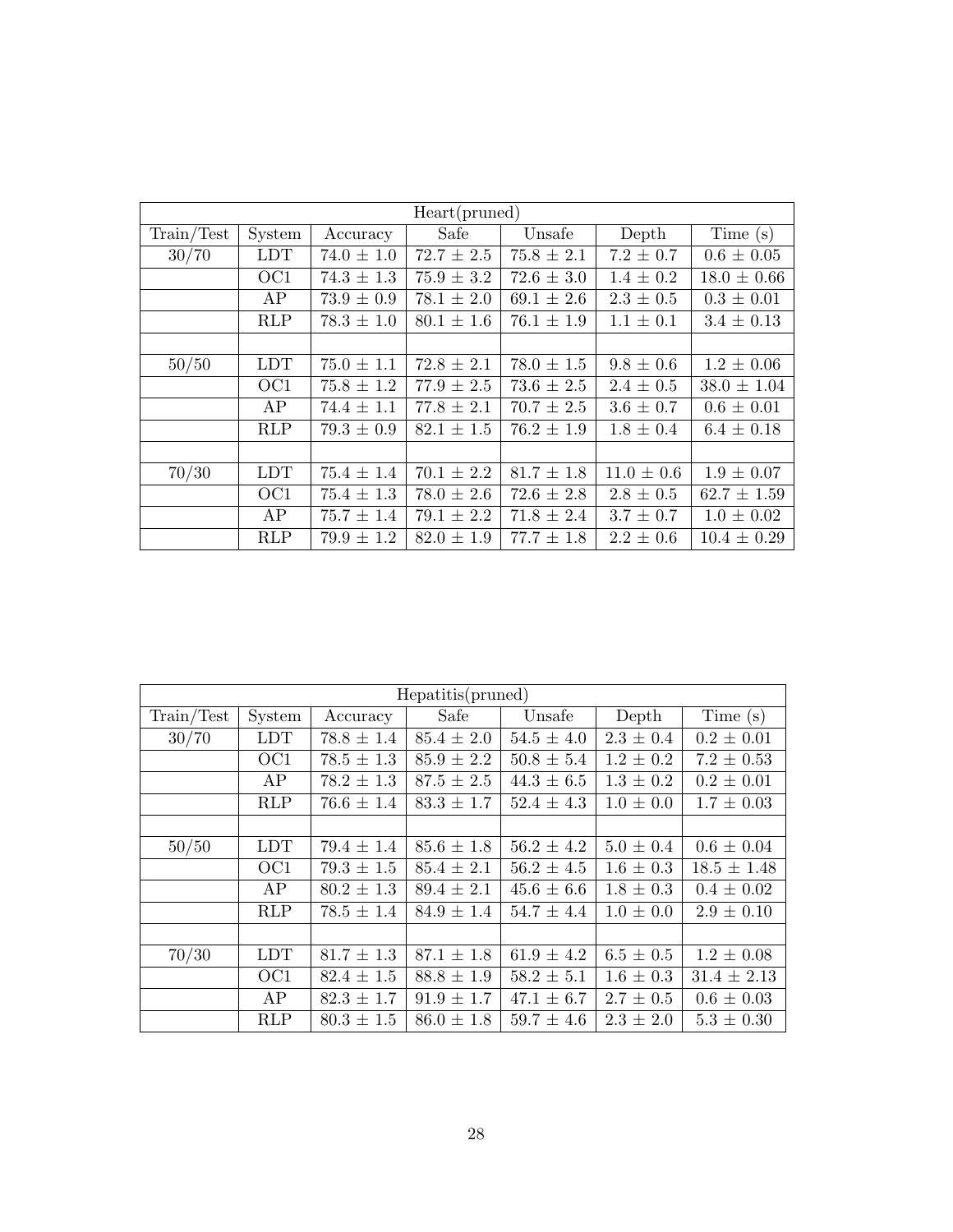| Housing (pruned) |                 |                |                |                |               |                  |  |
|------------------|-----------------|----------------|----------------|----------------|---------------|------------------|--|
| Train/Test       | System          | Accuracy       | Safe           | Unsafe         | Depth         | Time(s)          |  |
| 30/70            | <b>LDT</b>      | $81.9 \pm 0.6$ | $76.9 \pm 1.5$ | $86.6 \pm 1.1$ | $7.2 \pm 0.7$ | $1.1 \pm 0.04$   |  |
|                  | OC <sub>1</sub> | $80.9 \pm 0.6$ | $82.6 \pm 1.8$ | $79.2 \pm 1.9$ | $2.8 + 0.6$   | $38.2 \pm 1.55$  |  |
|                  | AP              | $81.0 \pm 0.6$ | $83.4 \pm 2.5$ | $78.8 \pm 2.3$ | $2.9 \pm 0.7$ | $0.6 \pm 0.02$   |  |
|                  | <b>RLP</b>      | $84.1 \pm 0.7$ | $84.4 \pm 5.8$ | $83.8 \pm 4.5$ | $1.5 \pm 1.0$ | $8.3 \pm 0.14$   |  |
|                  |                 |                |                |                |               |                  |  |
| 50/50            | <b>LDT</b>      | $82.7 \pm 0.6$ | $76.2 \pm 1.8$ | $88.8 \pm 1.2$ | $8.5 \pm 0.5$ | $2.1 \pm 0.07$   |  |
|                  | OC <sub>1</sub> | $81.0 \pm 1.0$ | $82.0 \pm 2.9$ | $80.3 \pm 2.0$ | $3.3 \pm 0.6$ | $84.7 \pm 2.24$  |  |
|                  | AP              | $81.5 \pm 0.6$ | $84.1 \pm 1.9$ | $79.3 \pm 2.0$ | $3.7 \pm 0.8$ | $1.3 \pm 0.03$   |  |
|                  | <b>RLP</b>      | $85.2 \pm 0.6$ | $86.0 \pm 1.4$ | $84.5 \pm 1.1$ | $2.4 \pm 0.6$ | $15.8 \pm 0.42$  |  |
|                  |                 |                |                |                |               |                  |  |
| 70/30            | LDT             | $82.1 \pm 1.9$ | $71.9 \pm 4.5$ | $91.5 \pm 1.4$ | $8.9 + 0.7$   | $3.2 \pm 0.11$   |  |
|                  | OC <sub>1</sub> | $82.3 \pm 1.1$ | $82.4 \pm 2.3$ | $82.4 \pm 1.6$ | $4.3 \pm 0.7$ | $146.6 \pm 5.64$ |  |
|                  | AP              | $81.6 \pm 0.8$ | $84.4 \pm 1.7$ | $79.3 \pm 1.7$ | $5.4 \pm 1.1$ | $2.1 \pm 0.05$   |  |
|                  | <b>RLP</b>      | $85.1 \pm 0.8$ | $85.3 \pm 1.5$ | $85.0 \pm 1.3$ | $3.2 \pm 0.7$ | $26.2 \pm 0.60$  |  |

| Intensive Therapy<br>(pruned) |                 |                |                |                |                |                  |
|-------------------------------|-----------------|----------------|----------------|----------------|----------------|------------------|
| Train/Test                    | System          | Accuracy       | Safe           | Unsafe         | Depth          | Time(s)          |
| 30/70                         | <b>LDT</b>      | $70.2 \pm 0.9$ | $77.7 \pm 1.6$ | $45.0 \pm 2.9$ | $8.6 + 0.5$    | $1.4 \pm 0.08$   |
|                               | OC <sub>1</sub> | $74.7 \pm 0.8$ | $88.8 \pm 2.4$ | $27.6 + 5.5$   | $2.2 \pm 0.4$  | $36.5 \pm 2.08$  |
|                               | AP              | $75.3 \pm 0.7$ | $93.9 \pm 2.0$ | $13.3 \pm 4.2$ | $1.7 \pm 0.4$  | $0.7 \pm 0.03$   |
|                               | RLP             | $72.4 \pm 1.1$ | $84.7 \pm 3.2$ | $31.9 \pm 6.4$ | $1.7 \pm 0.3$  | $7.1 \pm 0.26$   |
|                               |                 |                |                |                |                |                  |
| 50/50                         | <b>LDT</b>      | $70.0 \pm 1.0$ | $76.8 \pm 1.3$ | $47.8 \pm 2.9$ | $9.9 \pm 0.6$  | $2.6 \pm 0.08$   |
|                               | OC <sub>1</sub> | $74.8 \pm 0.9$ | $89.8 \pm 2.4$ | $25.1 \pm 5.3$ | $2.5 \pm 0.6$  | $82.0 \pm 3.51$  |
|                               | AP              | $75.9 \pm 0.9$ | $92.8 \pm 1.8$ | $19.2 \pm 4.7$ | $3.8 + 0.9$    | $1.3 \pm 0.04$   |
|                               | <b>RLP</b>      | $73.8 \pm 1$   | $88.5 \pm 2.7$ | $25.7 \pm 5.9$ | $2.1 \pm 0.4$  | $14.9 \pm 0.4$   |
|                               |                 |                |                |                |                |                  |
| 70/30                         | <b>LDT</b>      | $69.4 \pm 1.2$ | $75.3 \pm 1.7$ | $49.6 \pm 3.2$ | $11.3 \pm 0.5$ | $3.8 \pm 0.09$   |
|                               | OC <sub>1</sub> | $75.1 \pm 1.1$ | $91.0 \pm 2.3$ | $21.4 \pm 5.2$ | $3.4 \pm 0.8$  | $142.5 \pm 4.30$ |
|                               | AP              | $76.4 \pm 1.0$ | $93.4 \pm 1.9$ | $18.7 \pm 5.2$ | $3.7 \pm 0.9$  | $2.0 \pm 0.05$   |
|                               | <b>RLP</b>      | $74.1 \pm 1.4$ | $91.3 \pm 2.7$ | $15.8 \pm 5.0$ | $2.2 \pm 0.4$  | $25.2 \pm 0.53$  |